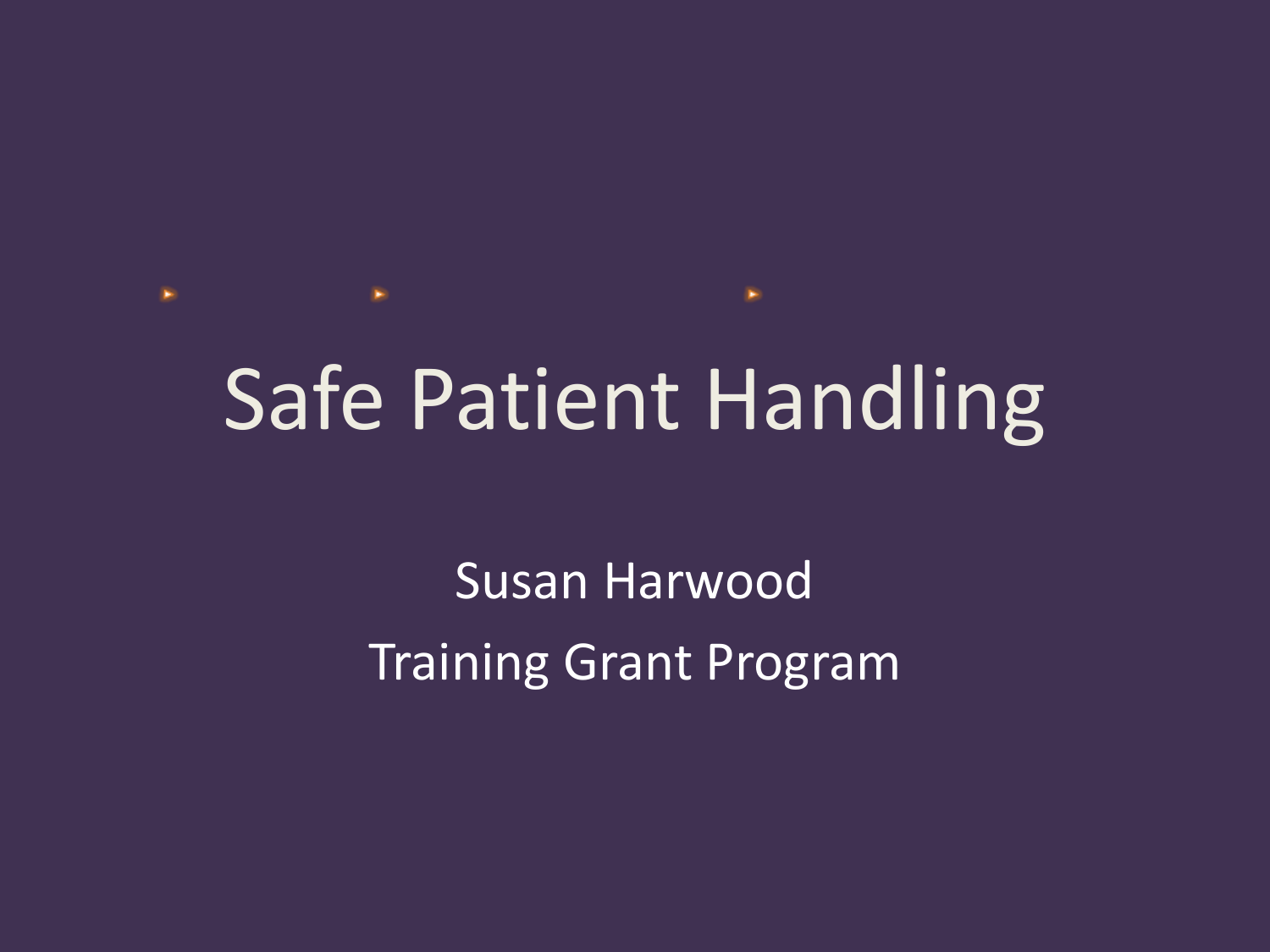## Disclaimer

• This material was produced under grant SH20829SHO from the Occupational Safety and Health Administration, U.S. Department of Labor. It does not necessarily reflect the views or policies of the U.S. Department of Labor, nor does mention of trade names, commercial products, or organization simply endorsement by the U.S. Government.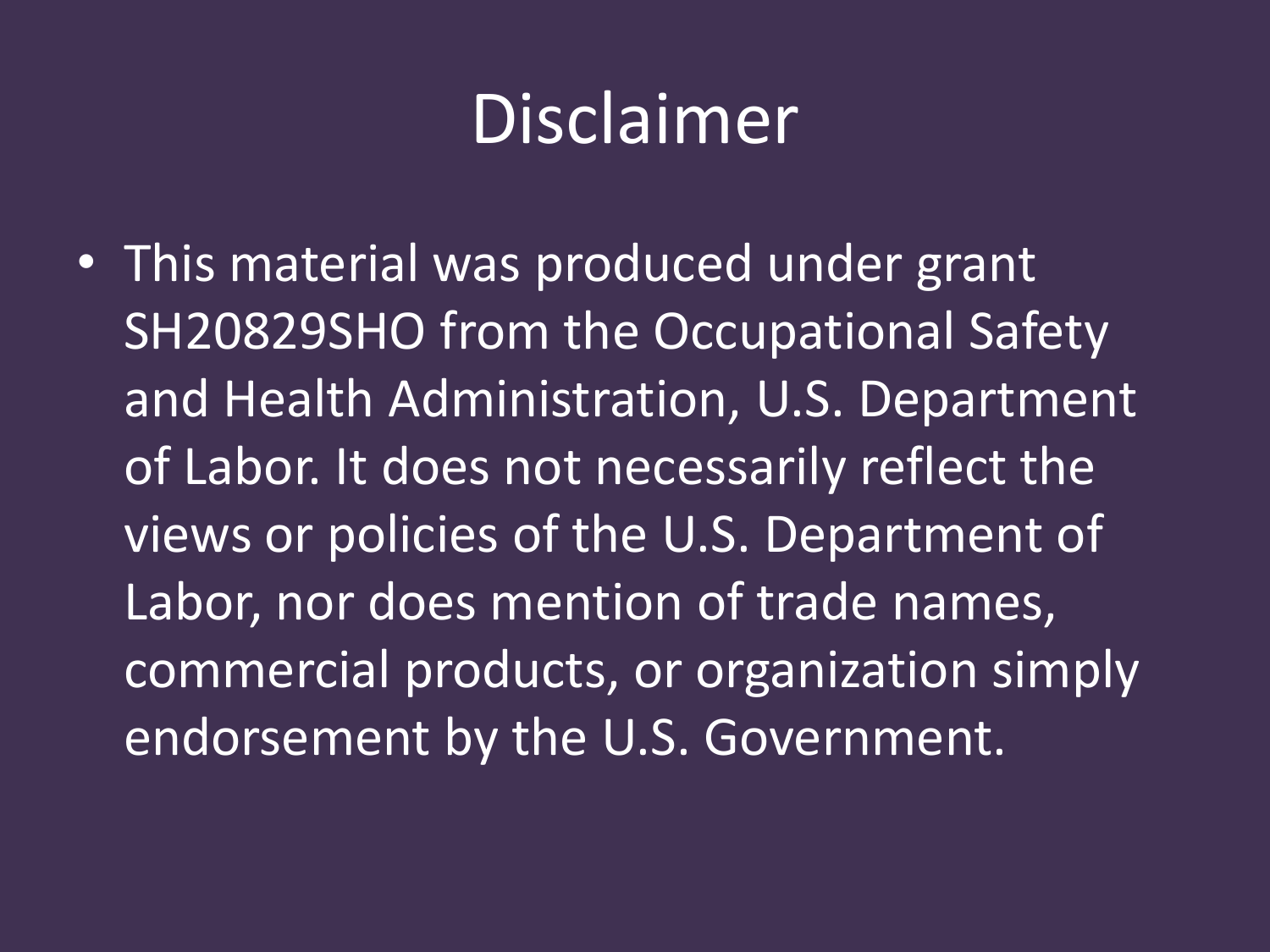

Worker Rights Under the Occupational Safety and Health Act of 1970

• You have the right to a safe workplace. OSHA requires employers to provide a workplace that is free of serious recognized hazards and in compliance with OSHA standards.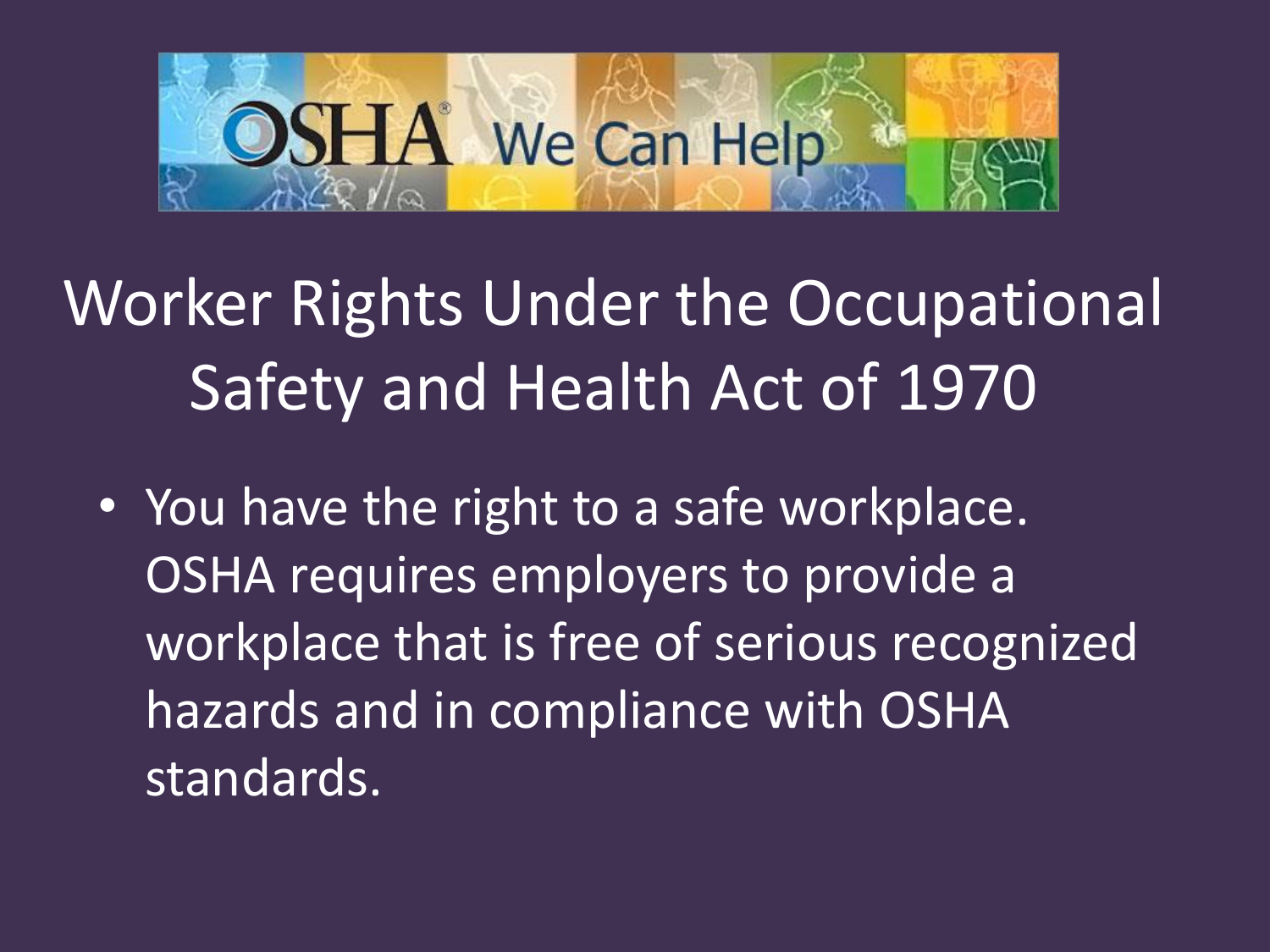## You have the right to:

- 1) Get training from your employer
- 2) Request information from your employer
- 3) Request action from your employer to correct hazards or violations
- 4) File a complaint with **OSHA**
- 5) Be involved in OSHA's inspection of your workplace.
- 6) Find out results of an OSHA inspection
- 7) Get involved
- 8) File a formal appeal
- 9) File a discrimination complaint
- 10) Request a research investigation on possible workplace hazards.
- 11) Provide comments and testimony to OSHA.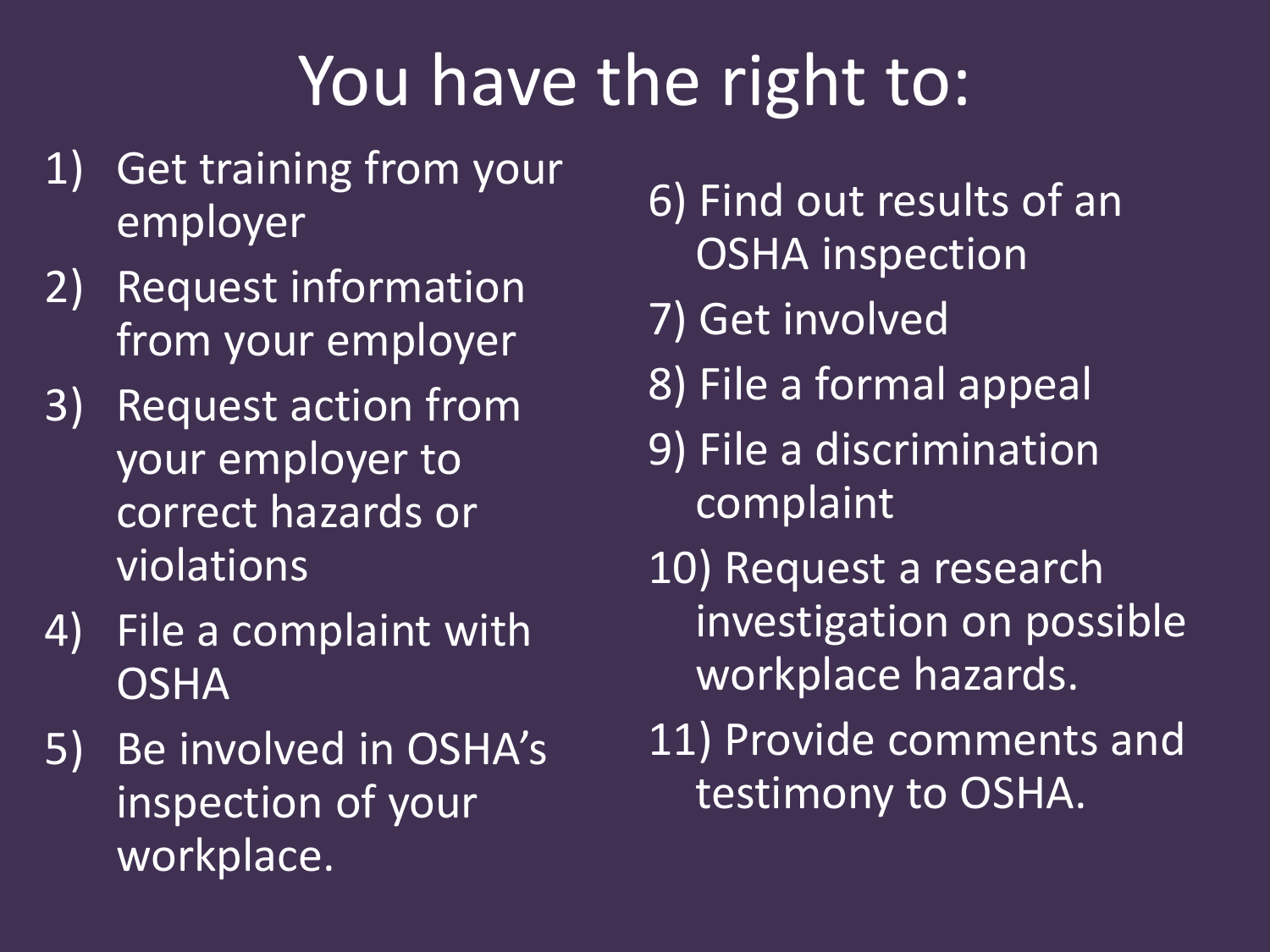

History of Nursing and Healthcare **Occupational** Injuries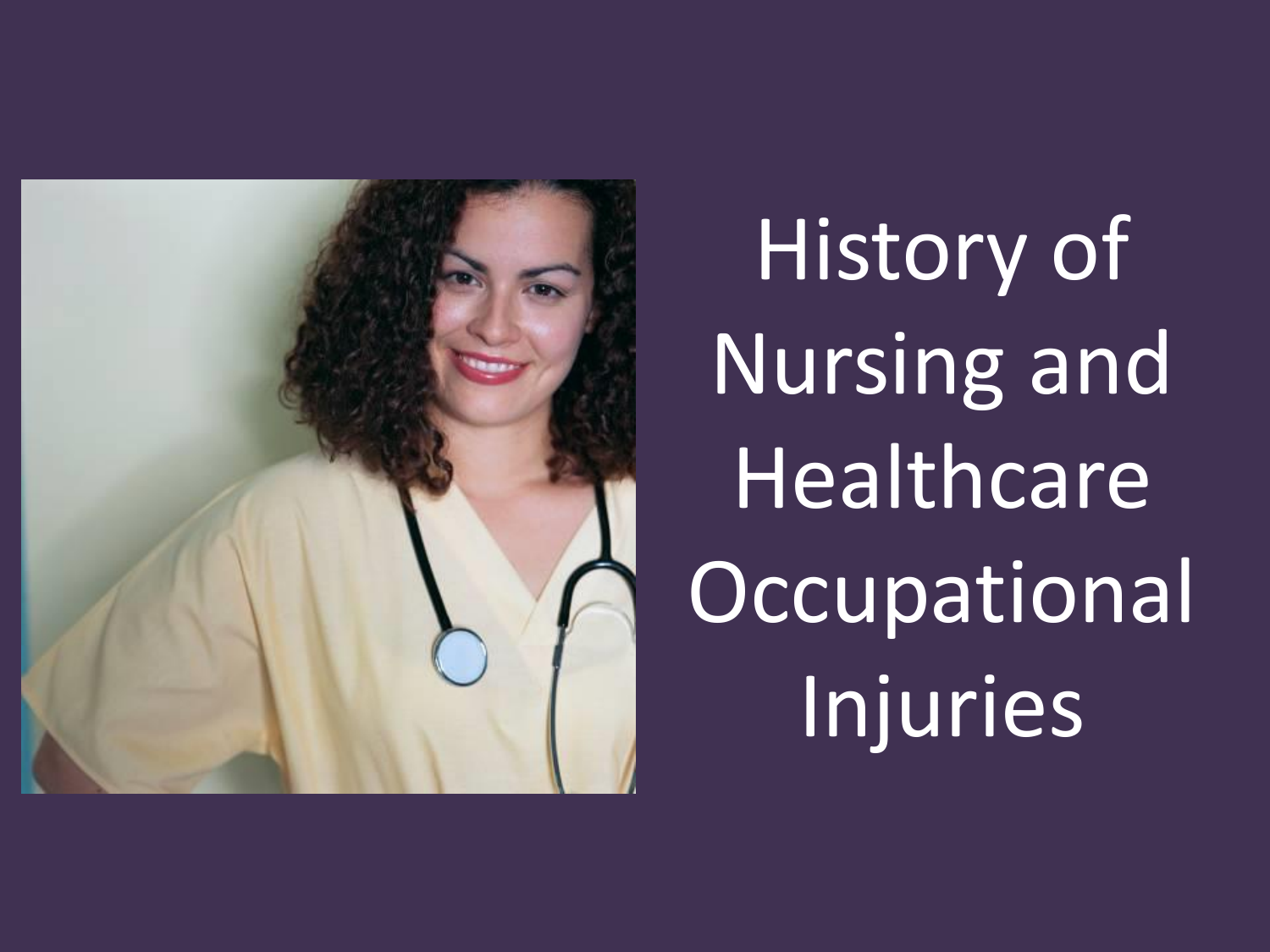## Work Related Injury Costs in US

- Estimated overall cost of MSDs in 1995 was \$215 billion<sup>a</sup>
- Estimated overall cost of MSDs in 1997 was  $$1.25$  trillion<sup>b</sup>



A: Praemer, A. Furner S., Rice D.P. (199(. Musculoskeletal Conditions in the United States. American Academy of Orthopaedic Surgeons: Rosemont, IL. B: Brady, W., Bass, J., Royce, M., Anstadt, G., Loeppke, R., & Leopold, R. (1997) Defining Total Corporate Health and Safety Costs: Significant and Impact. *Journal of Occupational and Environmental Medicine*, 39, 224-321.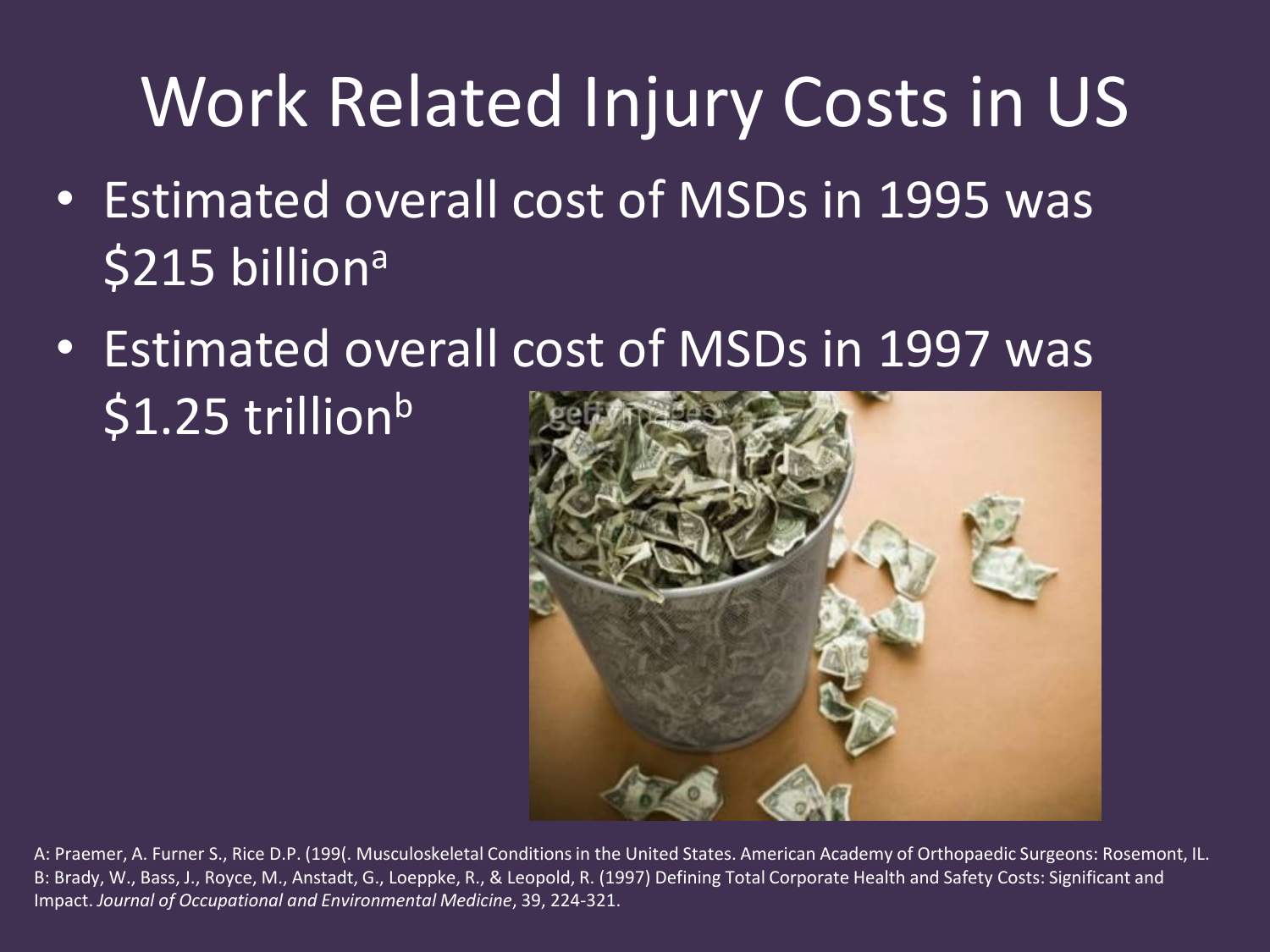## Bureau of Labor Statistics 1995 to 2004

- Nursing, psychiatric, and home health aides sustained 799,004 injuries and illnesses involving days away from work.
- Accounts for 5% of all nonfatal work injuries and illnesses during the period.

Hoskins, Anne. "Occupational Injuries, Illnesses, and Fatalities among Nursing, Psychiatric, and Home Health Aides, 1995- 2004." http://www.bls.gov/opub/cwc/sh20060628ar01p1.htm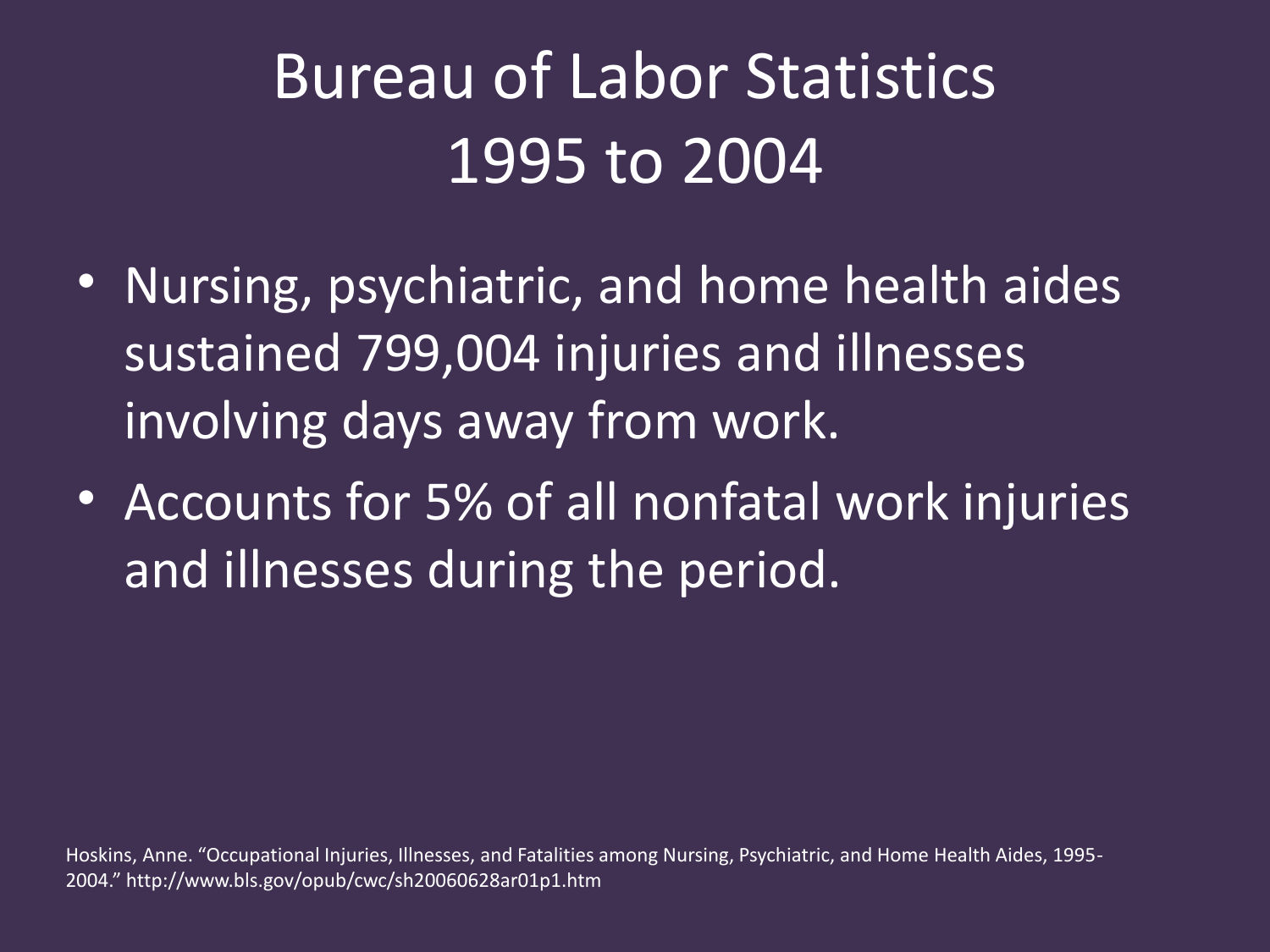• In 2004, nursing aides, orderlies, and attendants reported the 3<sup>rd</sup> highest number of injuries and illnesses. \*

\*Hoskins, Anne. "Occupational Injuries, Illnesses, and Fatalities among Nursing, Psychiatric, and Home Health Aides, 1995-2004." http://www.bls.gov/opub/cwc/sh20060628ar01p1.htm

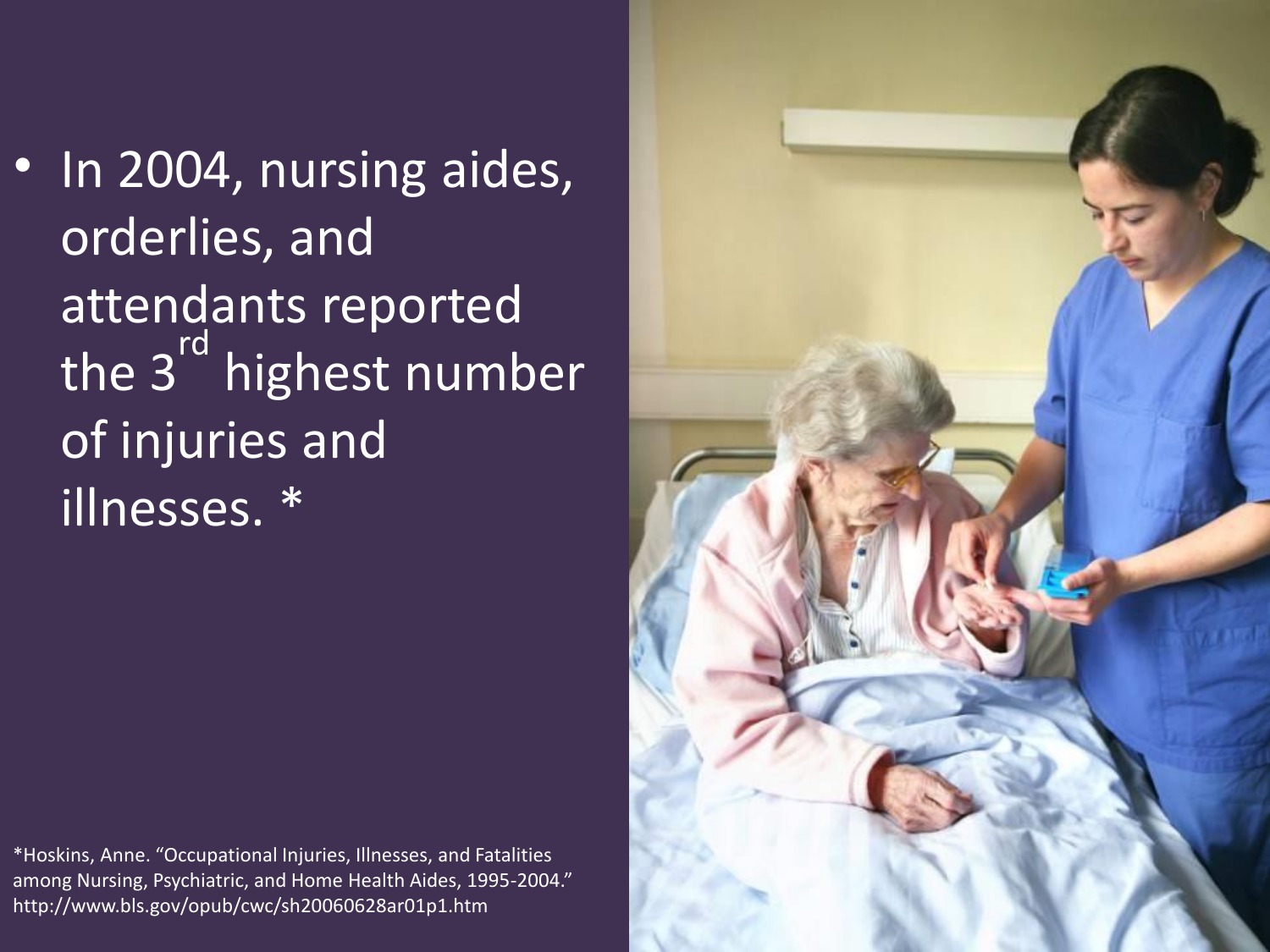## Bureau of Labor Statistics

#### Occupational injuries and illnesses involving days away from work for selected occupations, 2007 (thousands)



http://www.bls.gov/opub/ted/2008/dec/wk1/art01.htm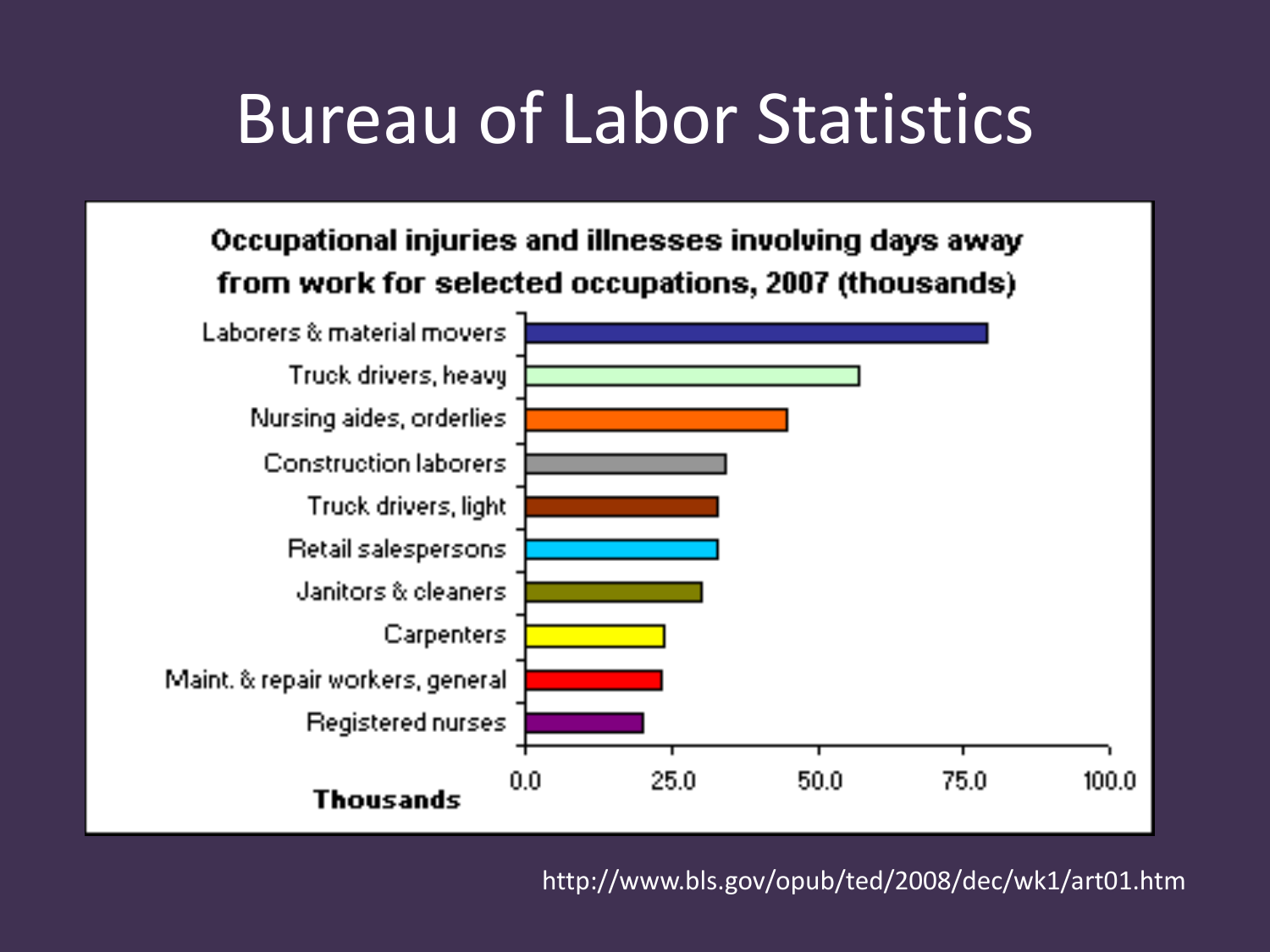

## **Demographics**

- Women sustained more than 90% of these injuries during the 1995-2004 period.
- This occupational group accounted for 13% of the total number of workplace injuries and illnesses among women, the highest proportion of any one broad occupational group.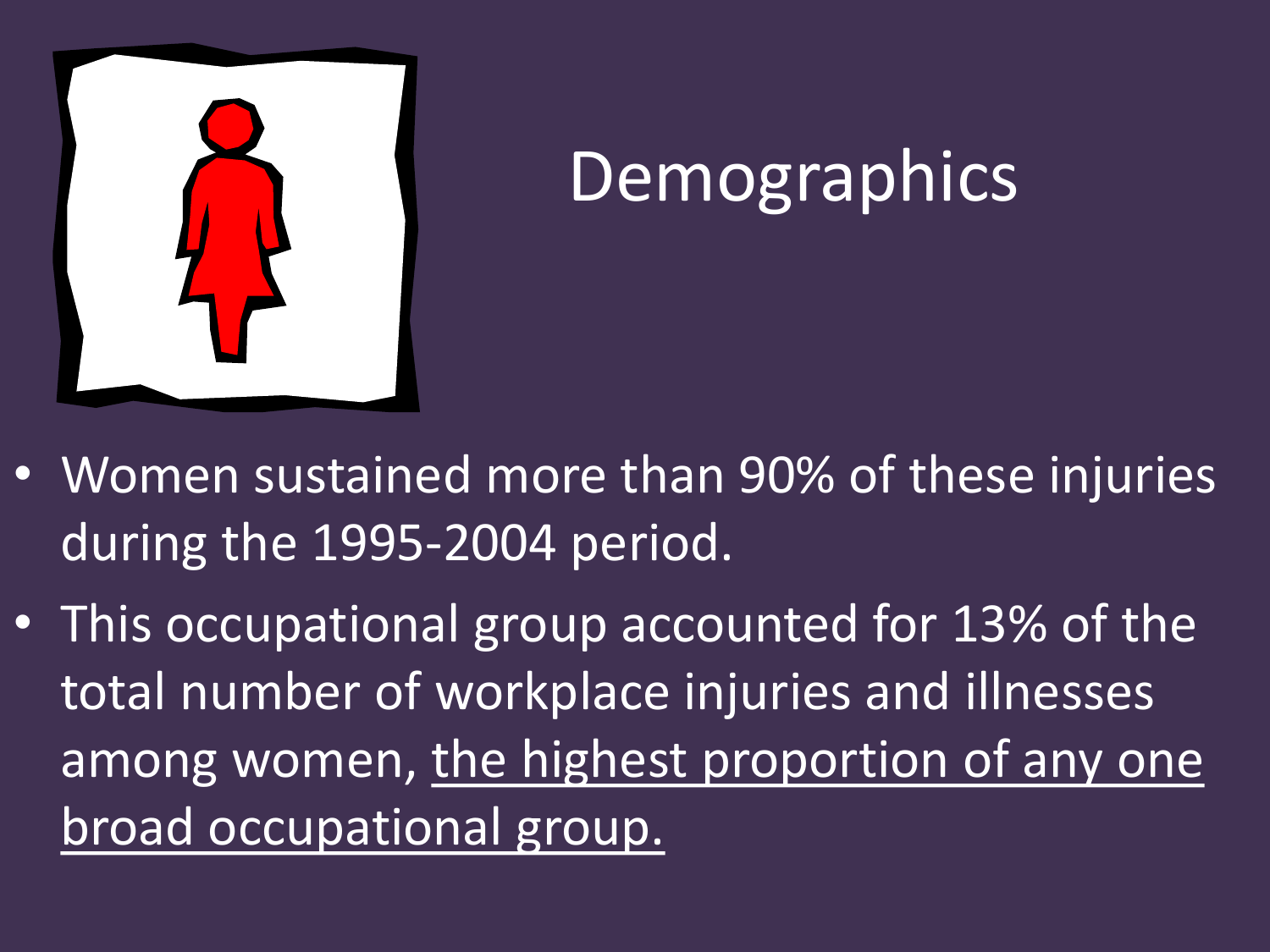## Nature of Injuries

- Sprains, strains, and tears made up the majority of workplace injuries among nurses.
- 2<sup>nd</sup> most common was soreness & pain.

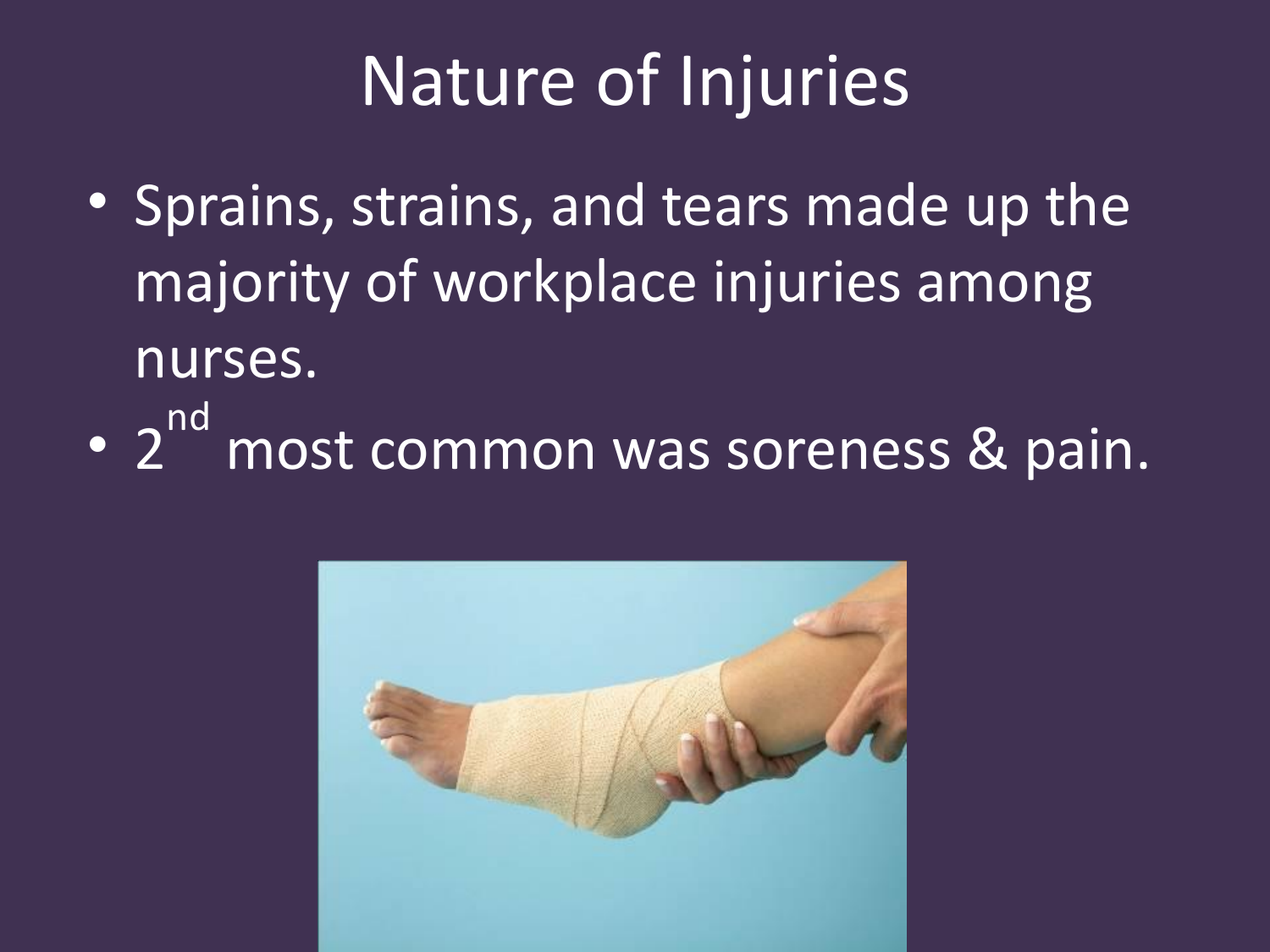## According to ANA\*

- 52% of nurses complain of chronic back pain
- 12% leave nursing because back pain
- 20% transfer to different units because back pain.
- Back pain is the leading cause of disability in those under age 45.

\*American Nursing Association. "Handle with Care."

http://www.nursingworld.org/MainMenuCategories/OccupationalandEnvironmental/occupationalhealth/handlewithcare/hwc.aspx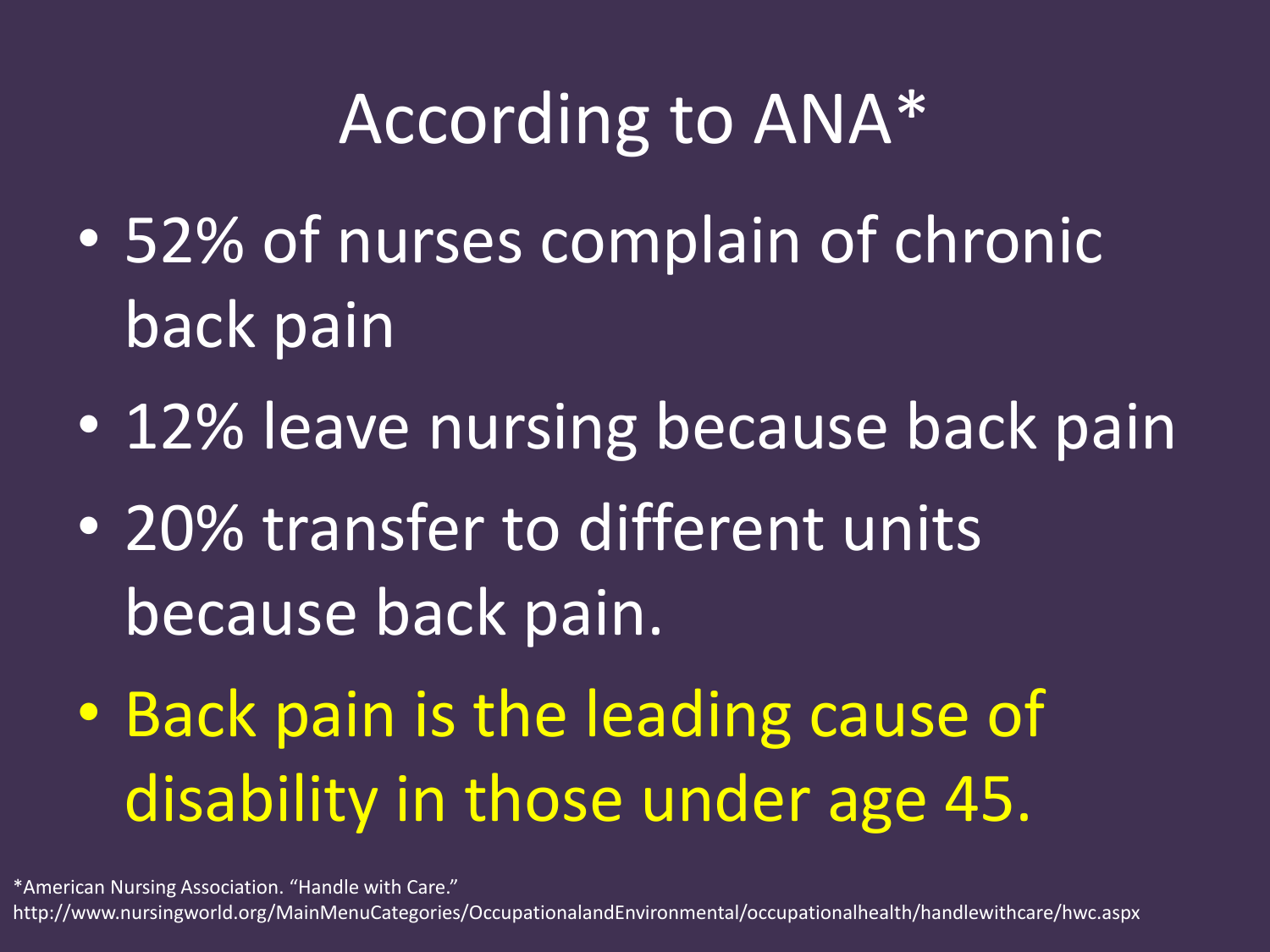

In 2005 – Nursing ranked the  $8^{\text{th}}$ highest reported work-related musculoskeletal disorders involving days away from work.

Waters, Thomas R. PhD. (2007). When Is It Safe to Manually Lift a Patient?. *AJN, Vol. 107, No. 8.* 53-59.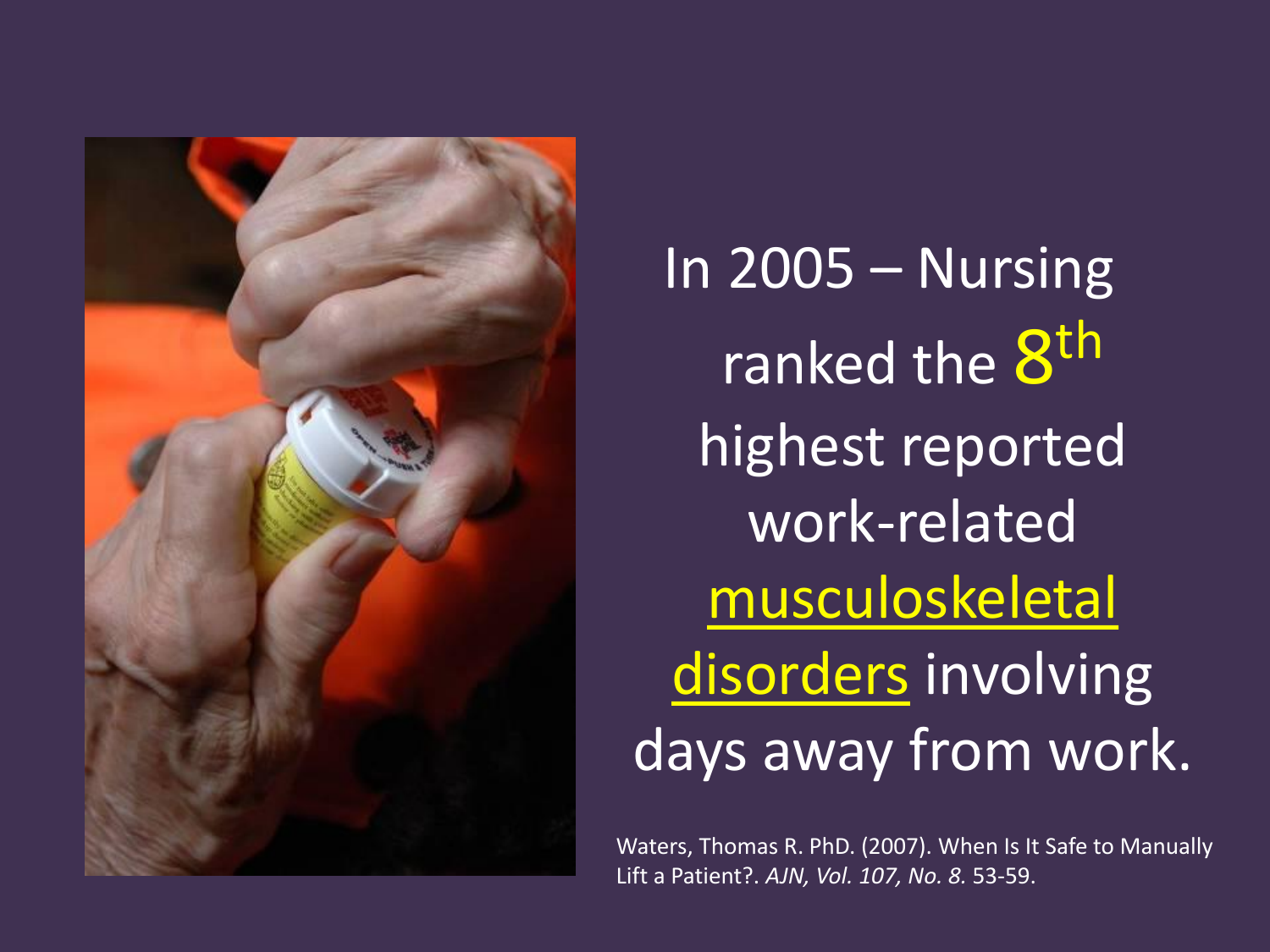## Musculoskeletal Disorders (MSDs)

• The U.S. Department of Labor defines a musculoskeletal disorder as an injury or disorder of the muscles, nerves, tendons, joints, cartilage, or spinal discs.

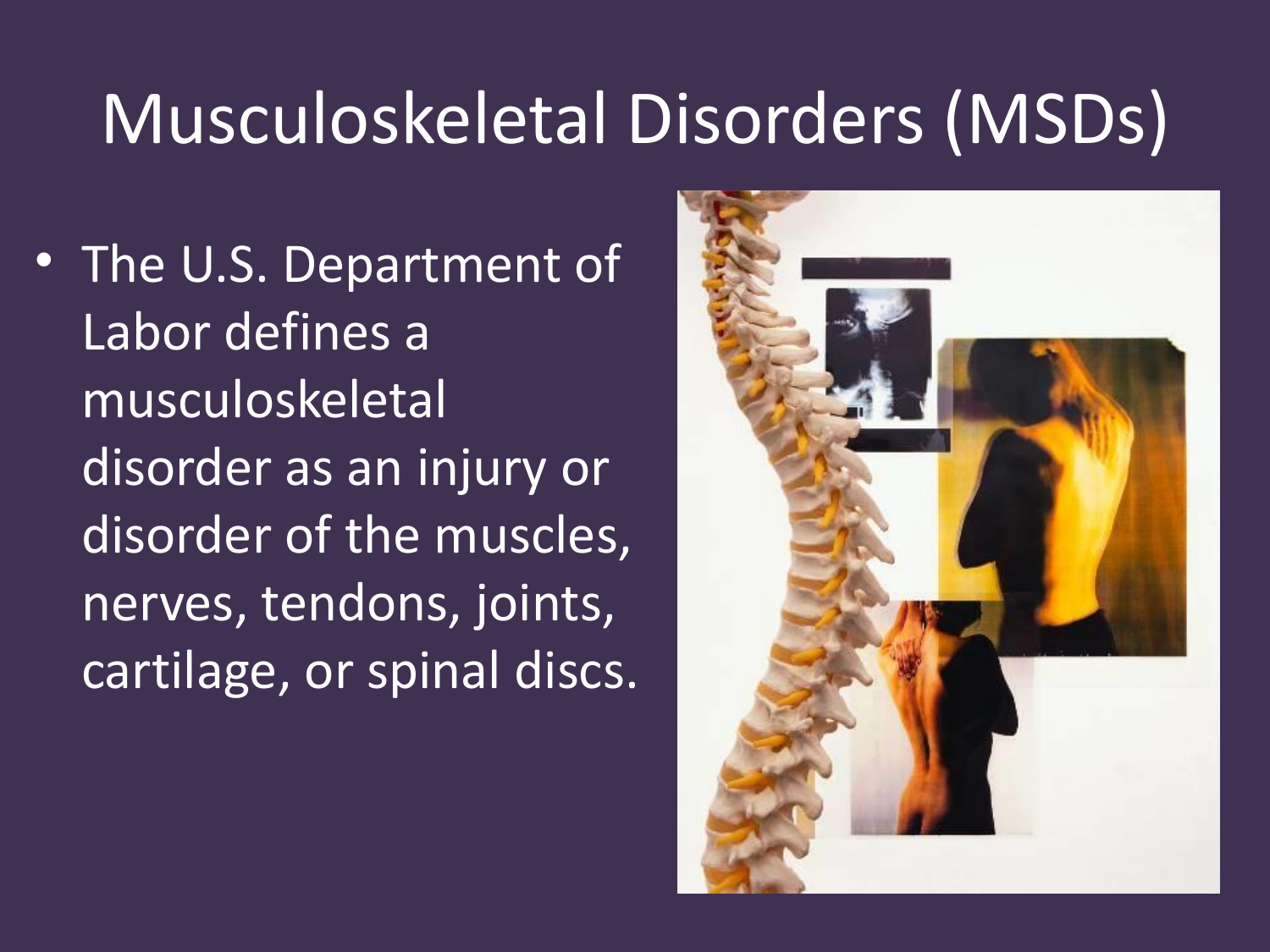## Stages of MDSs

- Early stage pain may disappear after a rest away from work
- Intermediate stage body part aches and feels weak soon after starting work and lasts until well after finishing work
- Advanced stage body part aches and feels weak even at rest, sleep may be affected, light tasks are difficult on days off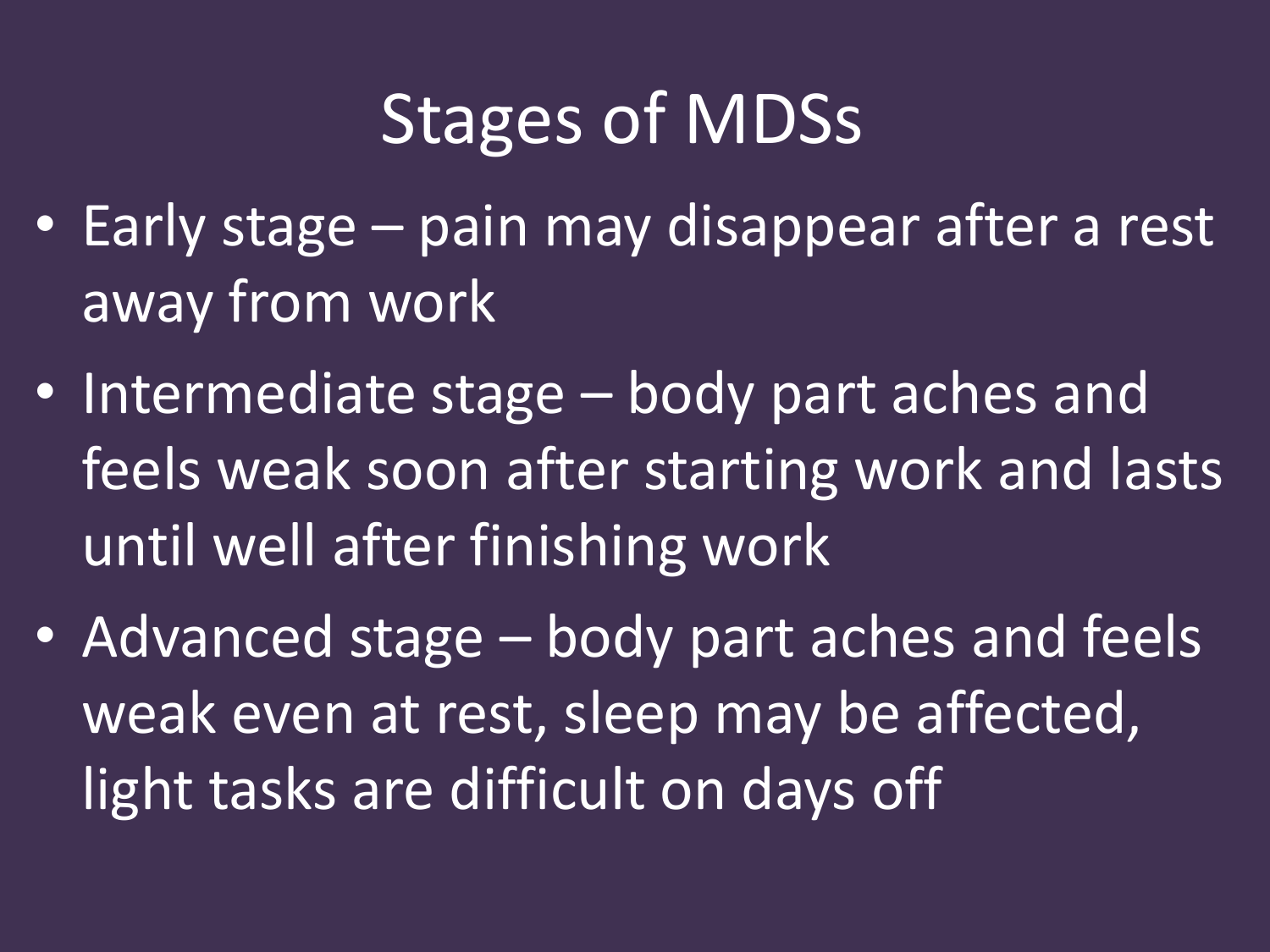# Lifetime prevalence of back pain among nurses is 35% to 80%\*

\*Lackey, Linda. RN, MSN, FNP. (July 12, 2010). Low Back Pain the Nurse's Nemesis. *Nursing Continuing Education.* 28-33.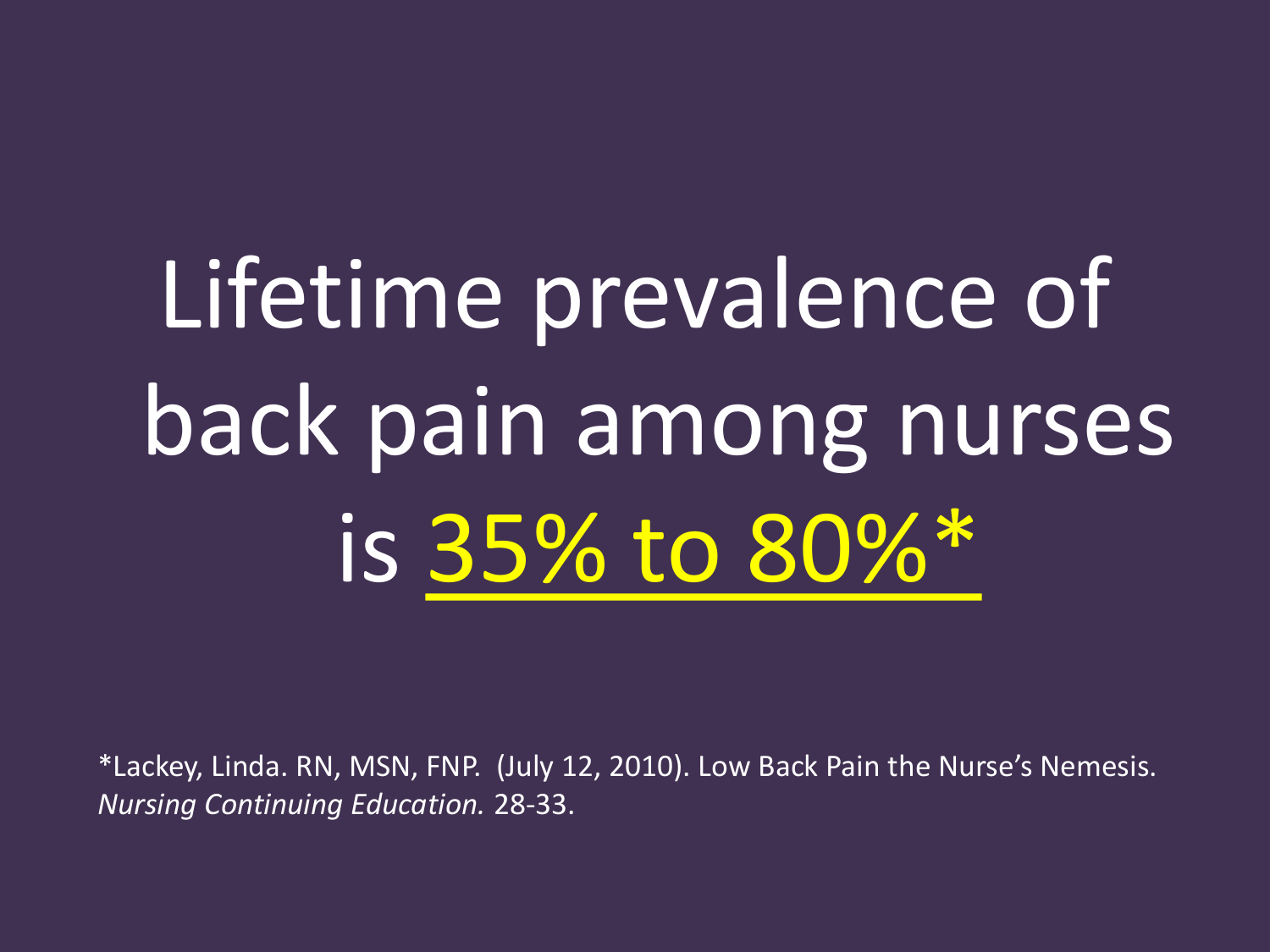DO NOT ignore signs and symptoms of MSDs. Employees should report any to job and seek treatment immediately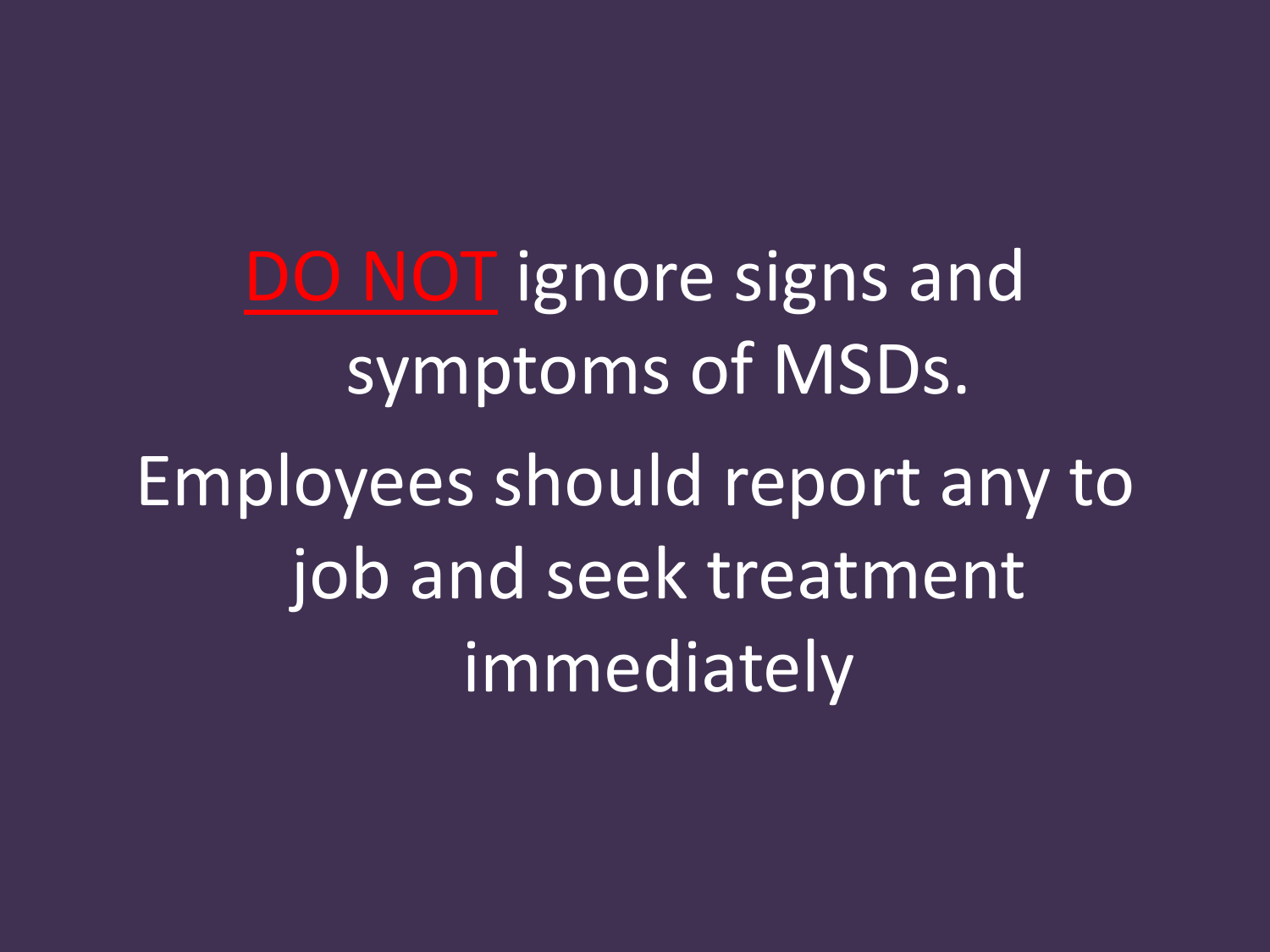What causes these injuries in the nursing field?

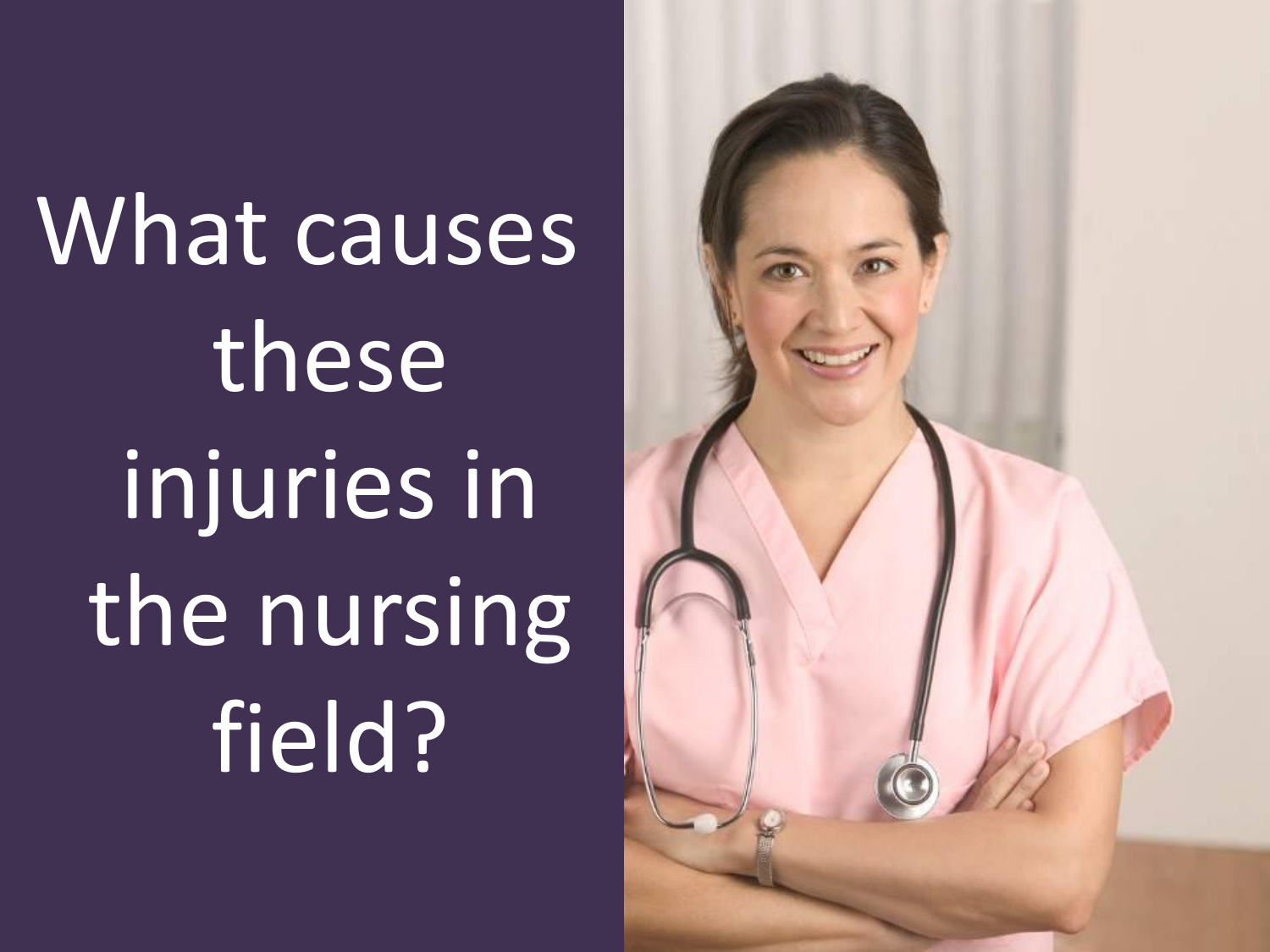Many of these work relatedinjuries are results of Common Myths and Beliefs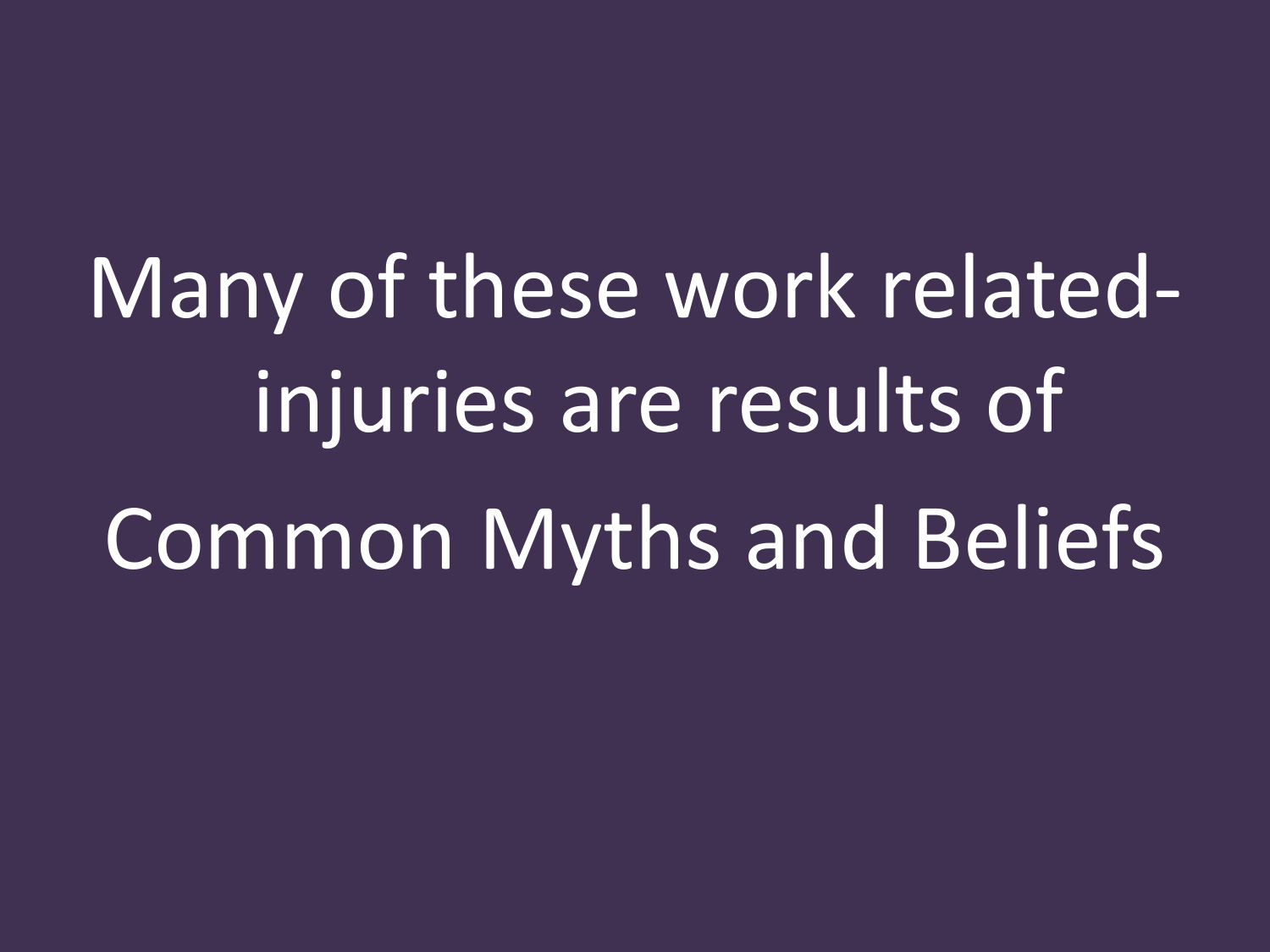*"Back belts are effective in reducing risks to caregivers".*

False: There is no evidence back belts are effective. In some cases the use increases level of risk due to a false sense of security.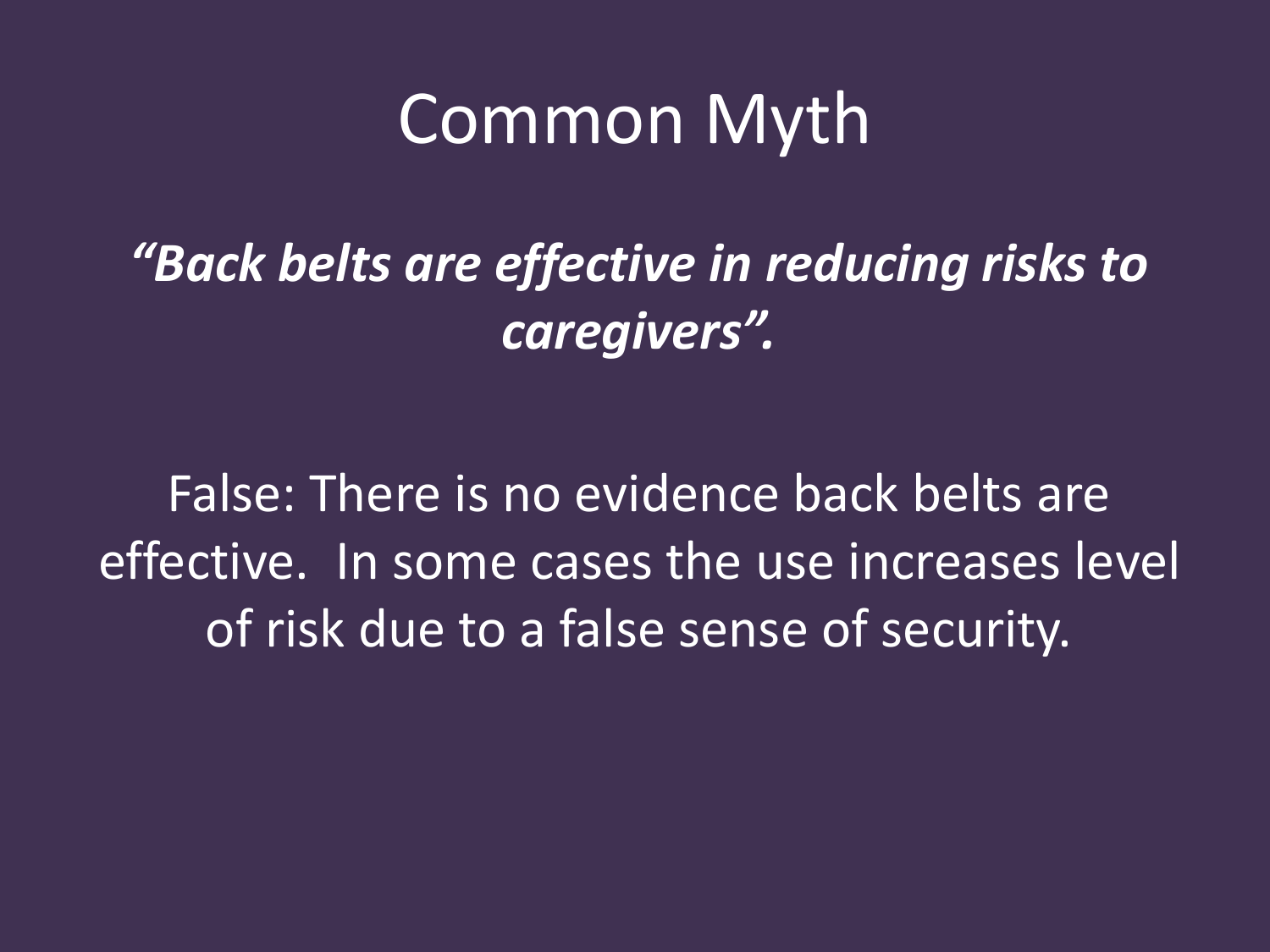*"Staff in great physical condition are less likely to be injured".*

False: These staff are exposed to risk at a greater level; co-workers are more likely to ask them for help.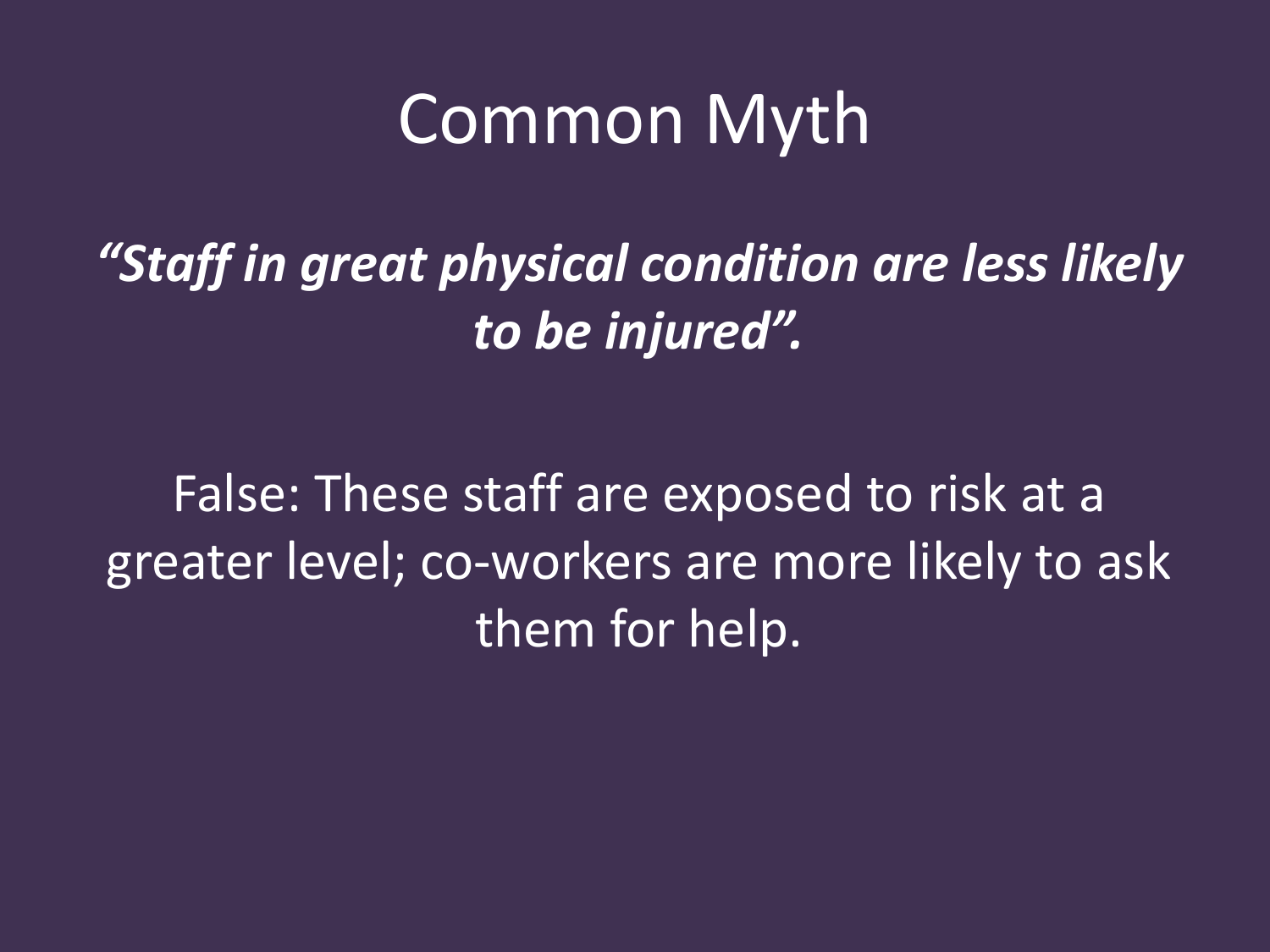#### *"Patient Handling Equipment is too expensive".*

False: Employers should consider that long term benefits of proper equipment FAR outweigh costs related to nursing work-related injuries.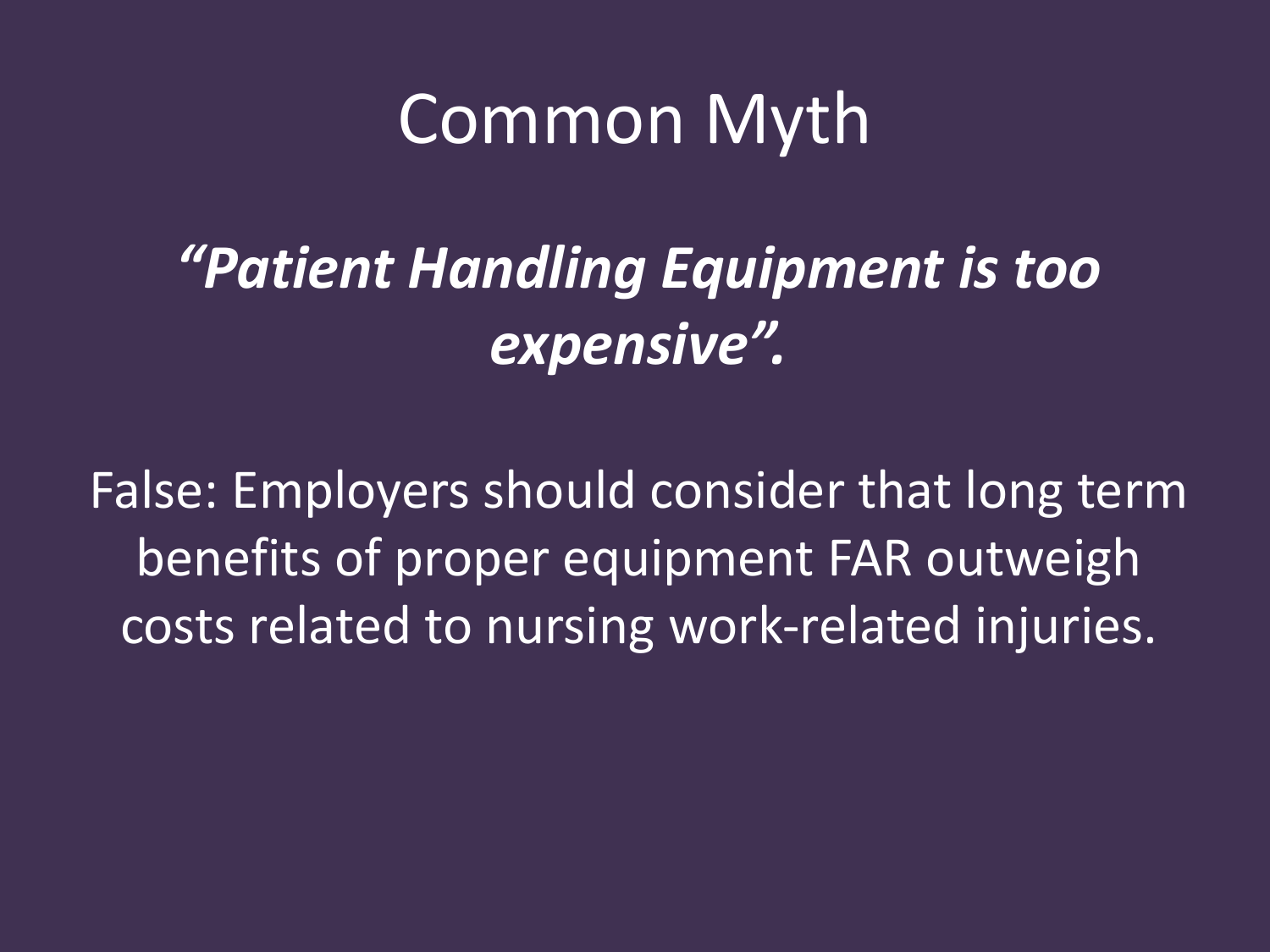*"Use of mechanical lifts eliminates all the risk of manual lifting".*

False: With any transfer, human effort is required and there is always a possibility of injury. However, lifts do eliminate extreme stress on the care giver.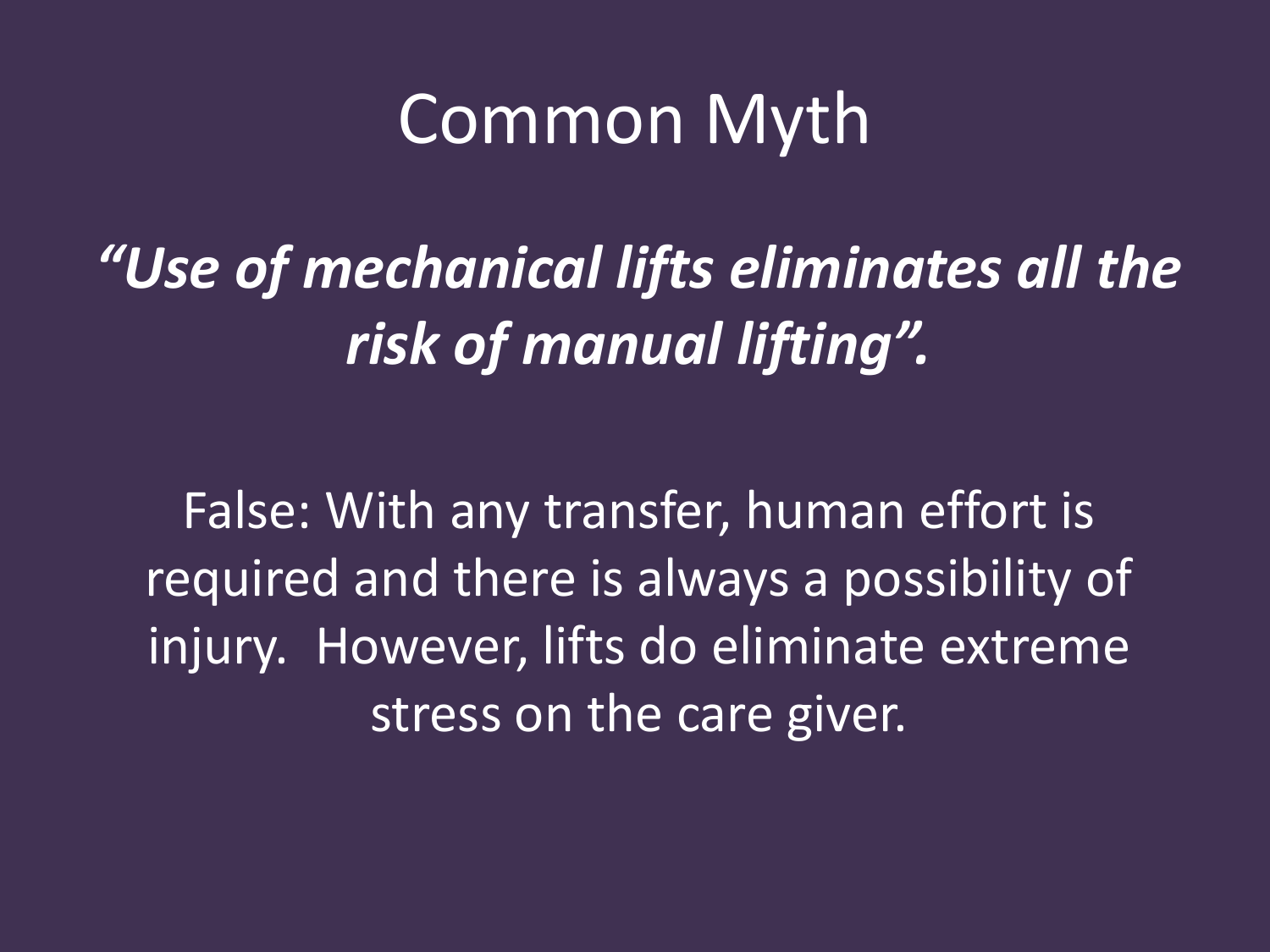## *"If you buy it, staff will use it"*

False: Staff do not use equipment for several reasons including lack of training or administrative support.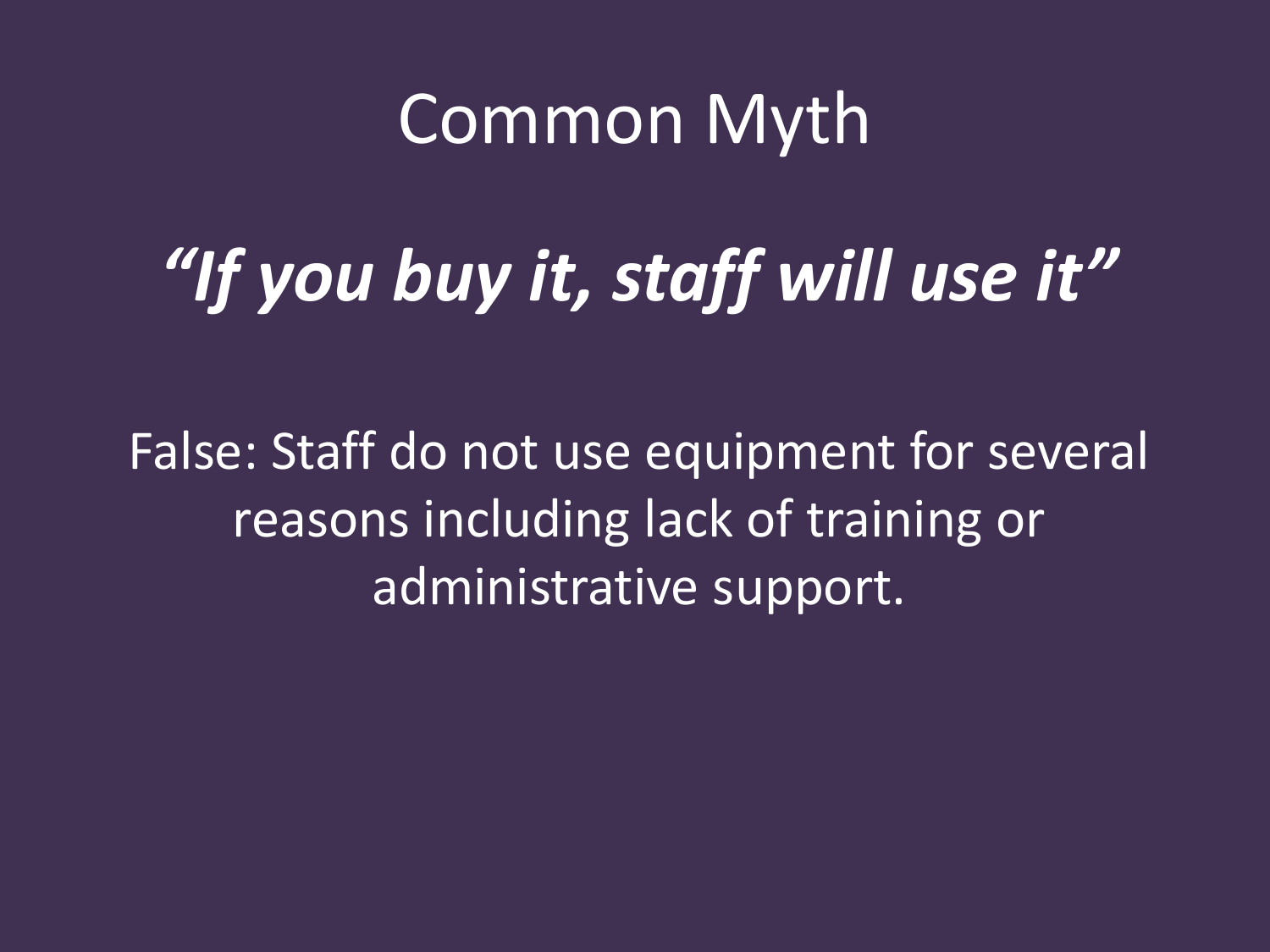## Factors Causing Injuries

- High amount of dependent patients
	- require assistance dressing, bathing, feeding, toileting.
- Lack of or proper use of lifting equipment
- Staff shortage
- Average age of a registered nurse in US is approximately 47 years old
- Educators teaching outdated techniques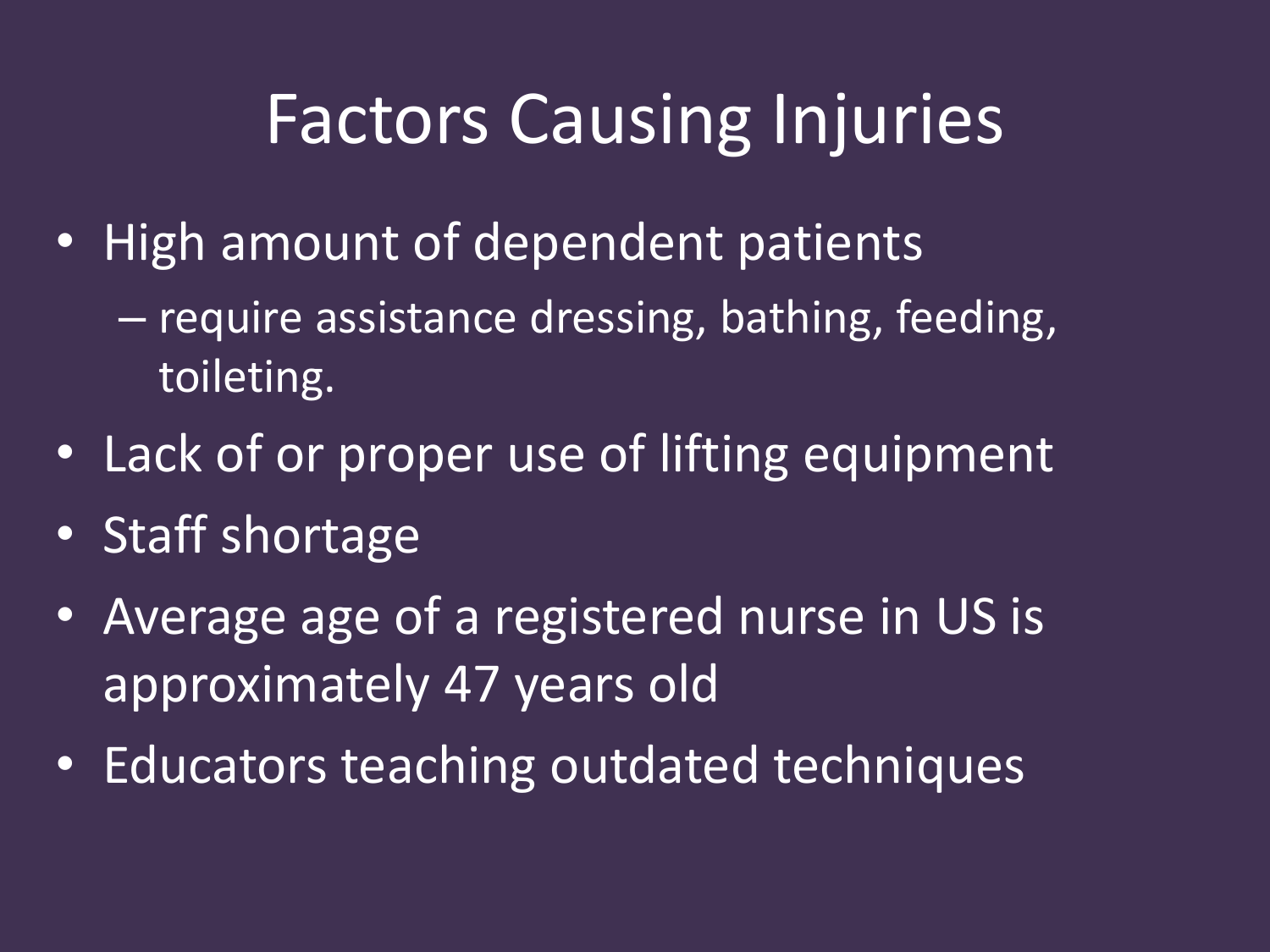#### According to the Bureau of Labor Statistics 53% of nursing work-related injuries reported from 1995-2004 were related to Overexertion



http://www.bls.gov/opub/cwc/charts/sh20060628ar01c2.gif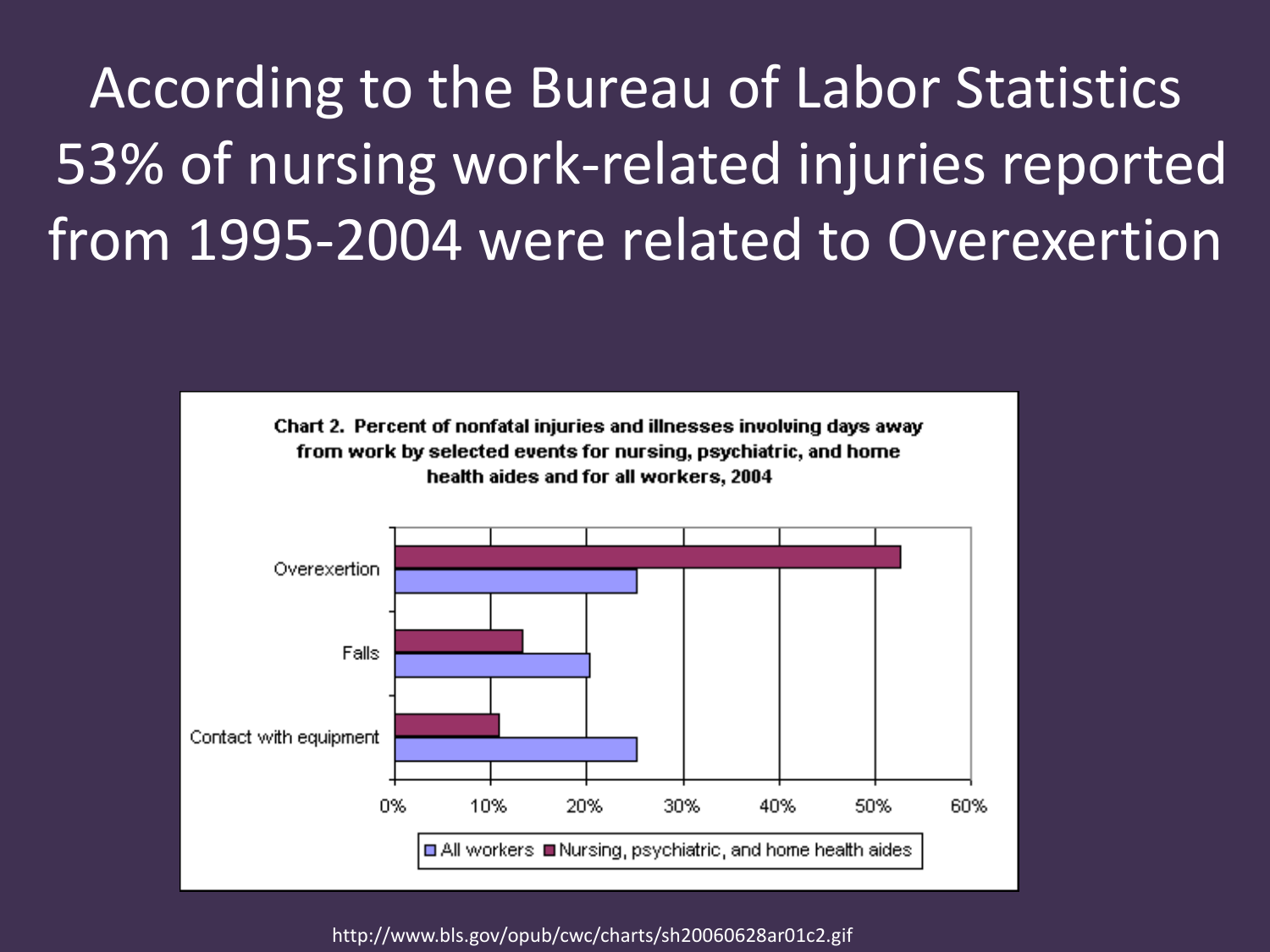

• Manually lifting patients is the most frequent reason for work related back pain in the healthcare industry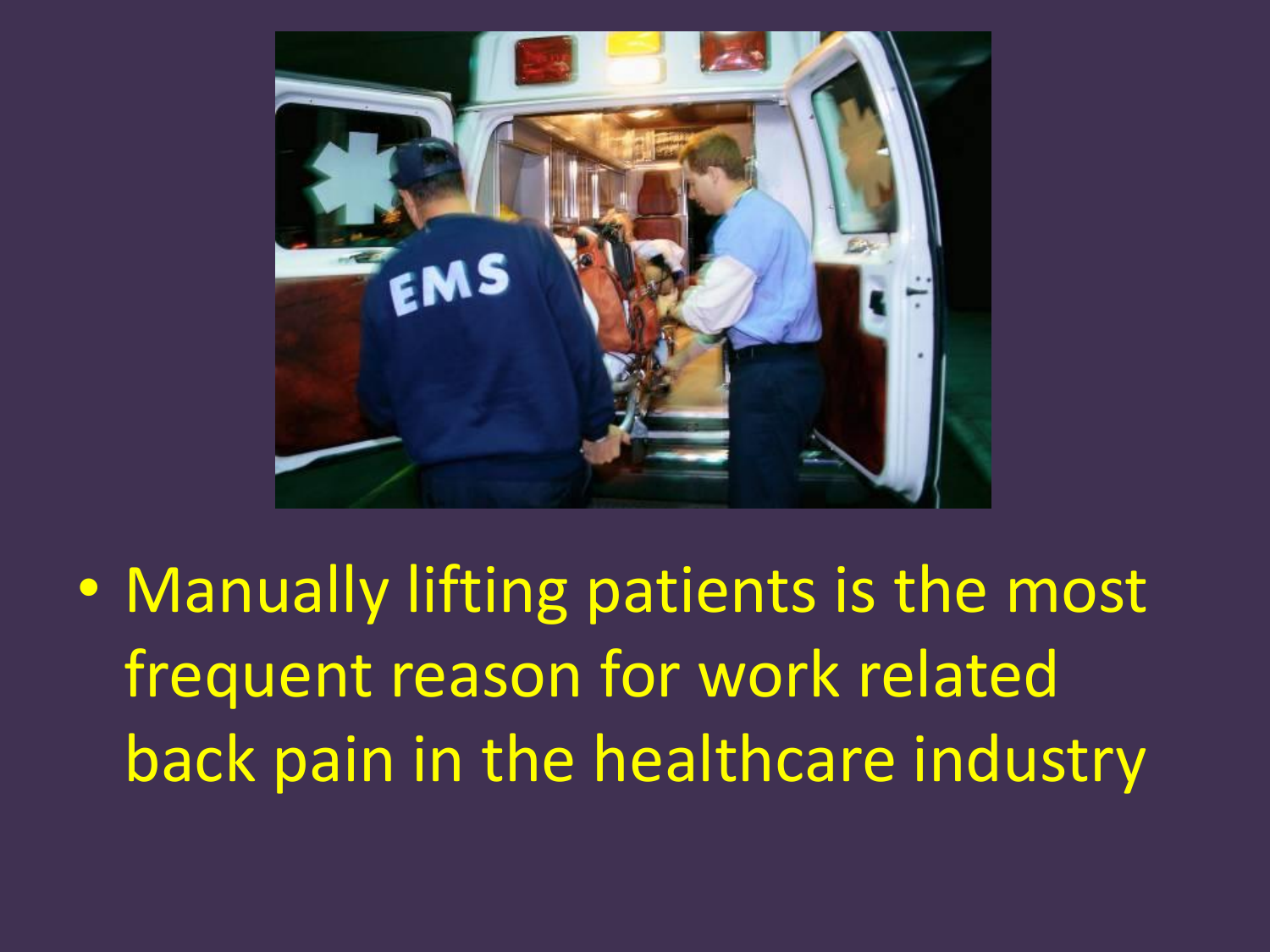Average weight lifted by a nurse in a 8 hour shift is approx 1.8 tons



Nelson, A., Baptiste, A. (September 30, 2004). "Evidence-Based Practices for Safe Patient Handling and Movement". *Online Journal of Issues in Nursing*. Vol. 9 No. 3, Manuscript 3.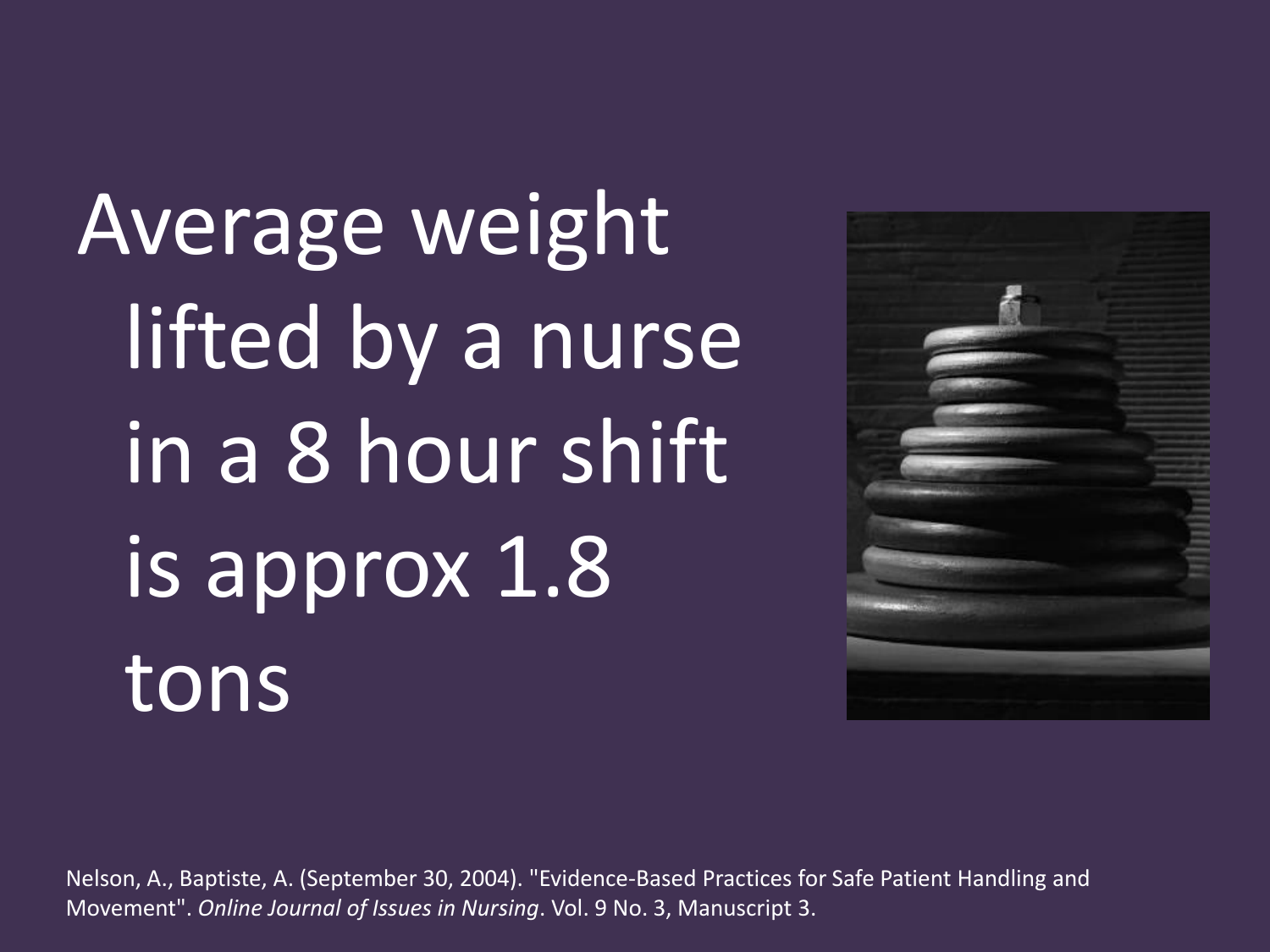## Patient Handling vs Other Lifting

- The load is often unstable
- Patients do not have handles
- A patient's weight is distributed unevenly
- A patient may be combative

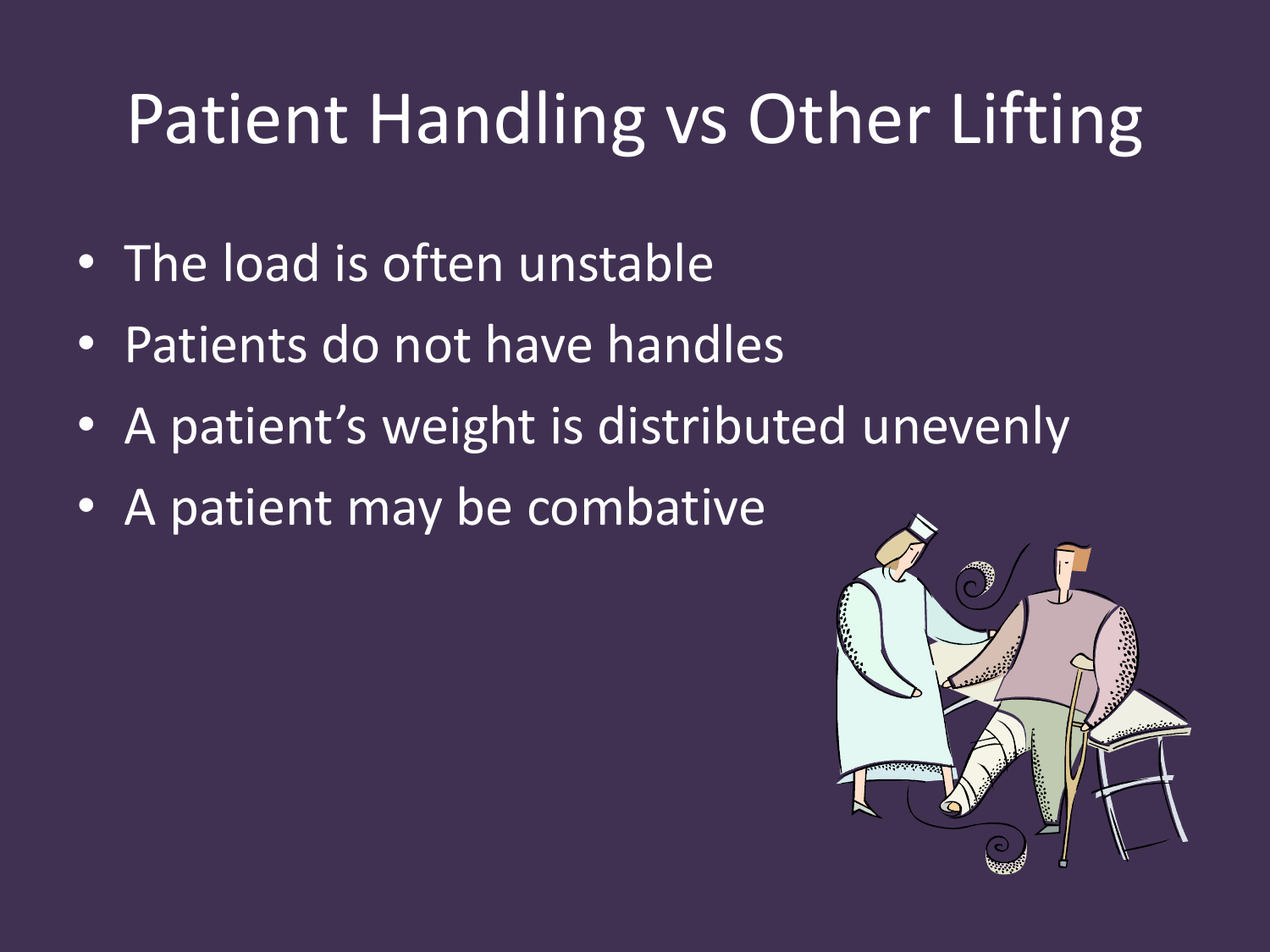## So what is the best practice for safe patient handling?



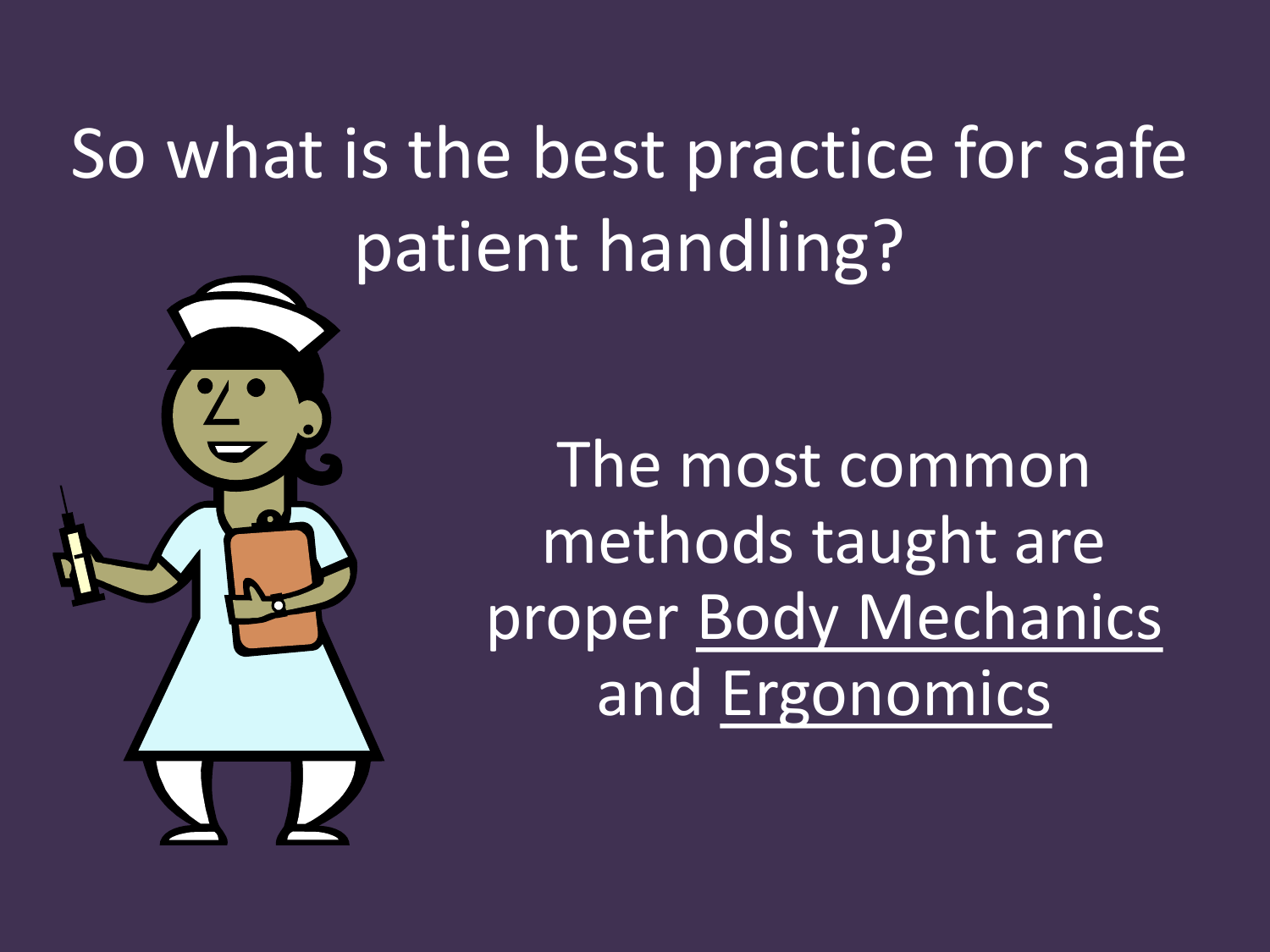Four Important Body Mechanic Principles when handling and moving patients

- 1) Maintain a wide, stable base with your feet
- 2) Put the bed at the correct height (waist level when providing care; hip level when moving a patient)

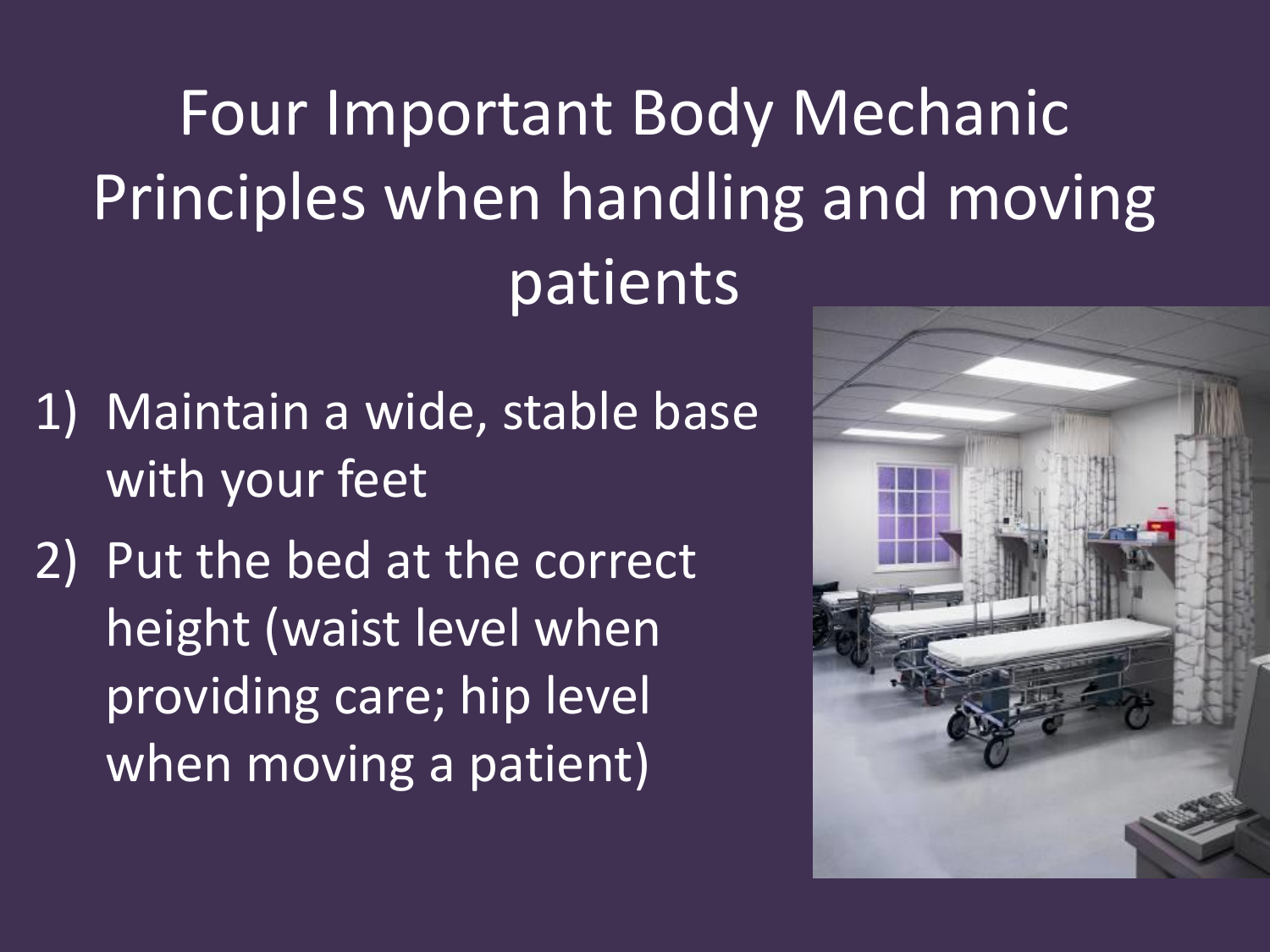#### Continued Body Mechanic Principles

- 3) Try to keep the work directly in front of you to avoid rotating the spine
- 4) Keep the patient as close to your body as possible to minimize reaching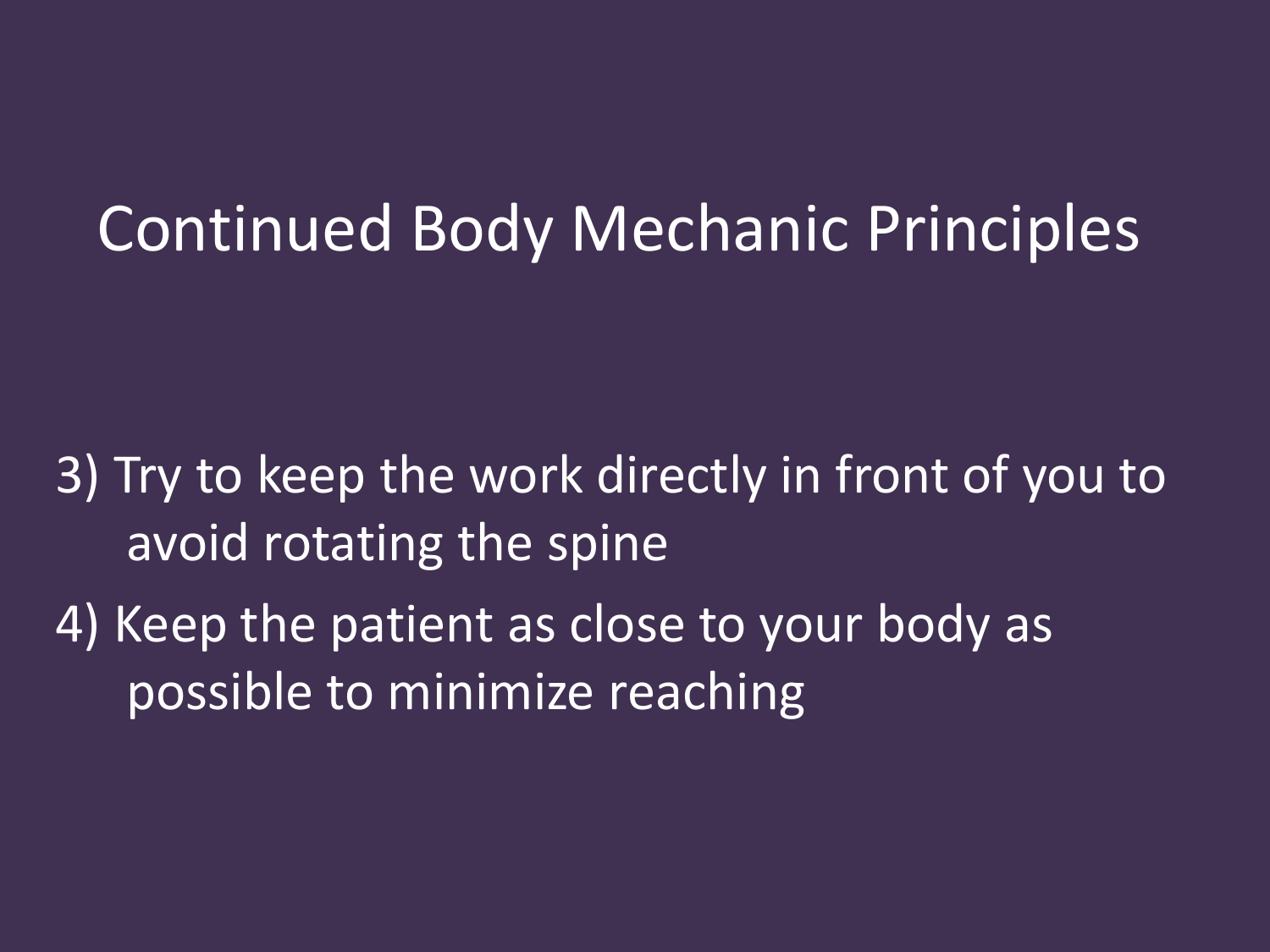## Beware! Body mechanics alone is NOT sufficient

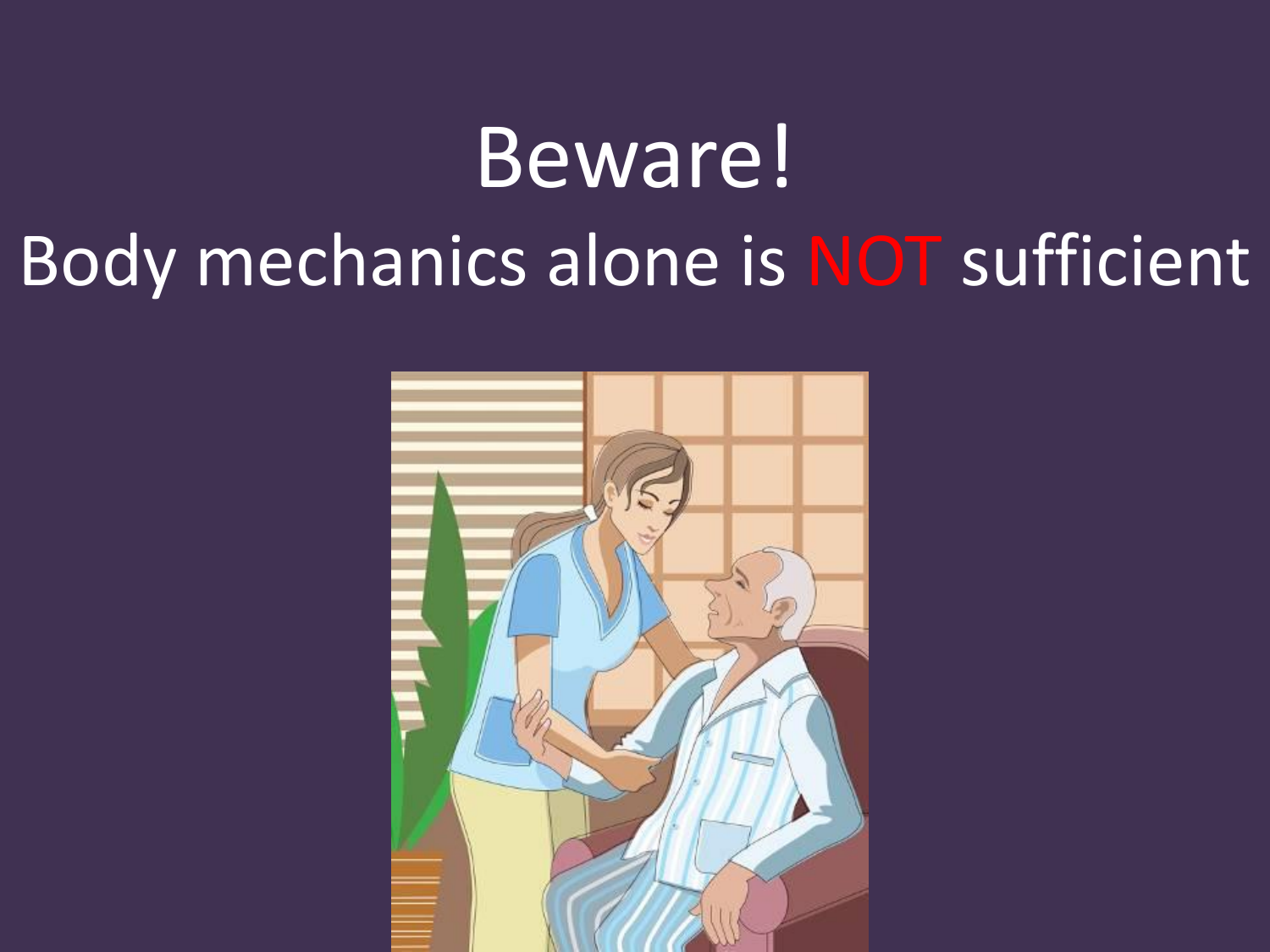#### **Ergonomics**

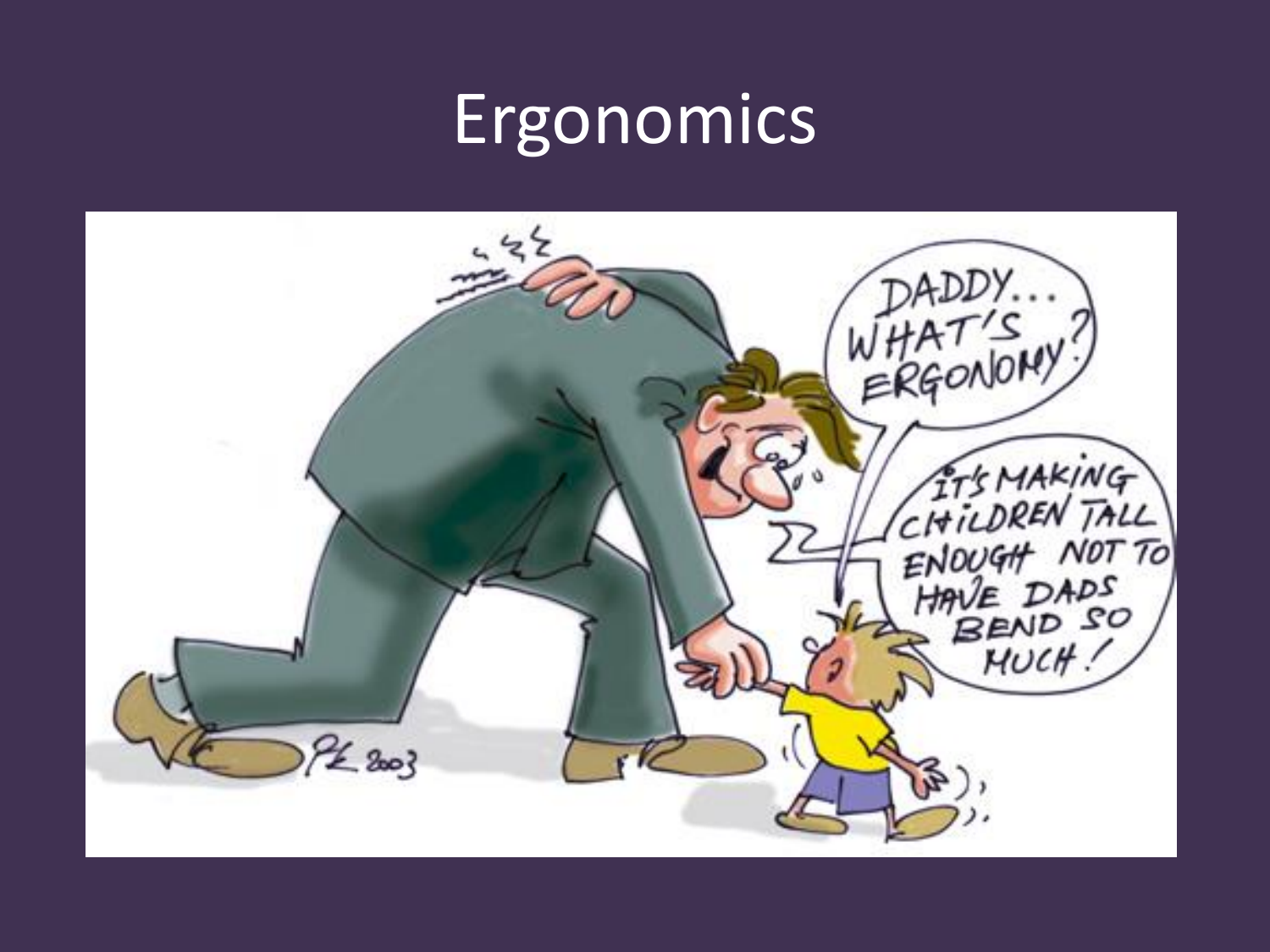Ergonomics – the science of fitting the job to the worker and practice of designing equipment and work tasks to match the capability of the worker.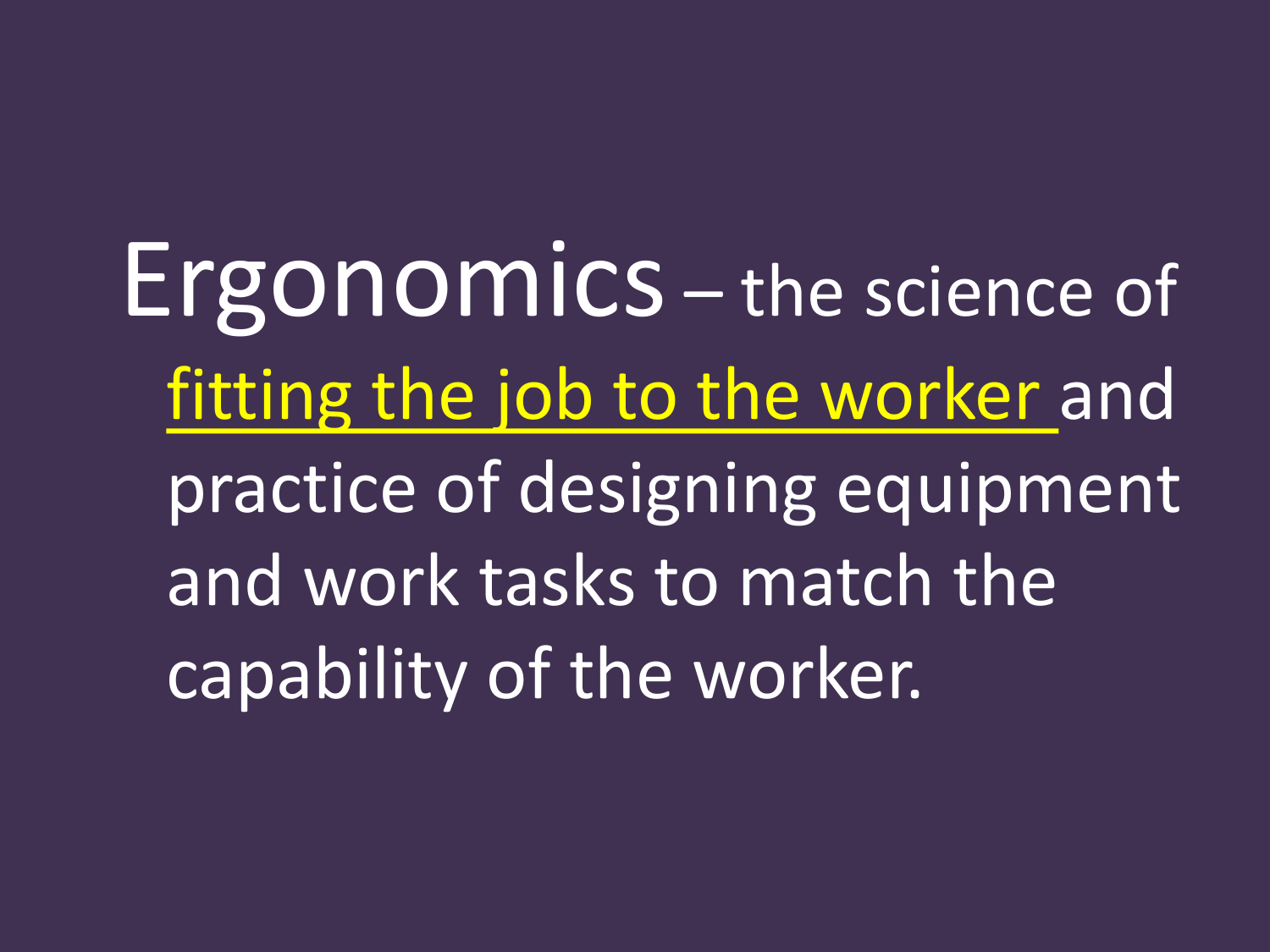#### Ergonomic approaches are used to:

- 1) Design tasks to fit each person
- 2) Understand the limits of the individual
- 3) Evaluate the work environment, taking into account that when job demands exceed the physical ability of workers, problems likely exist.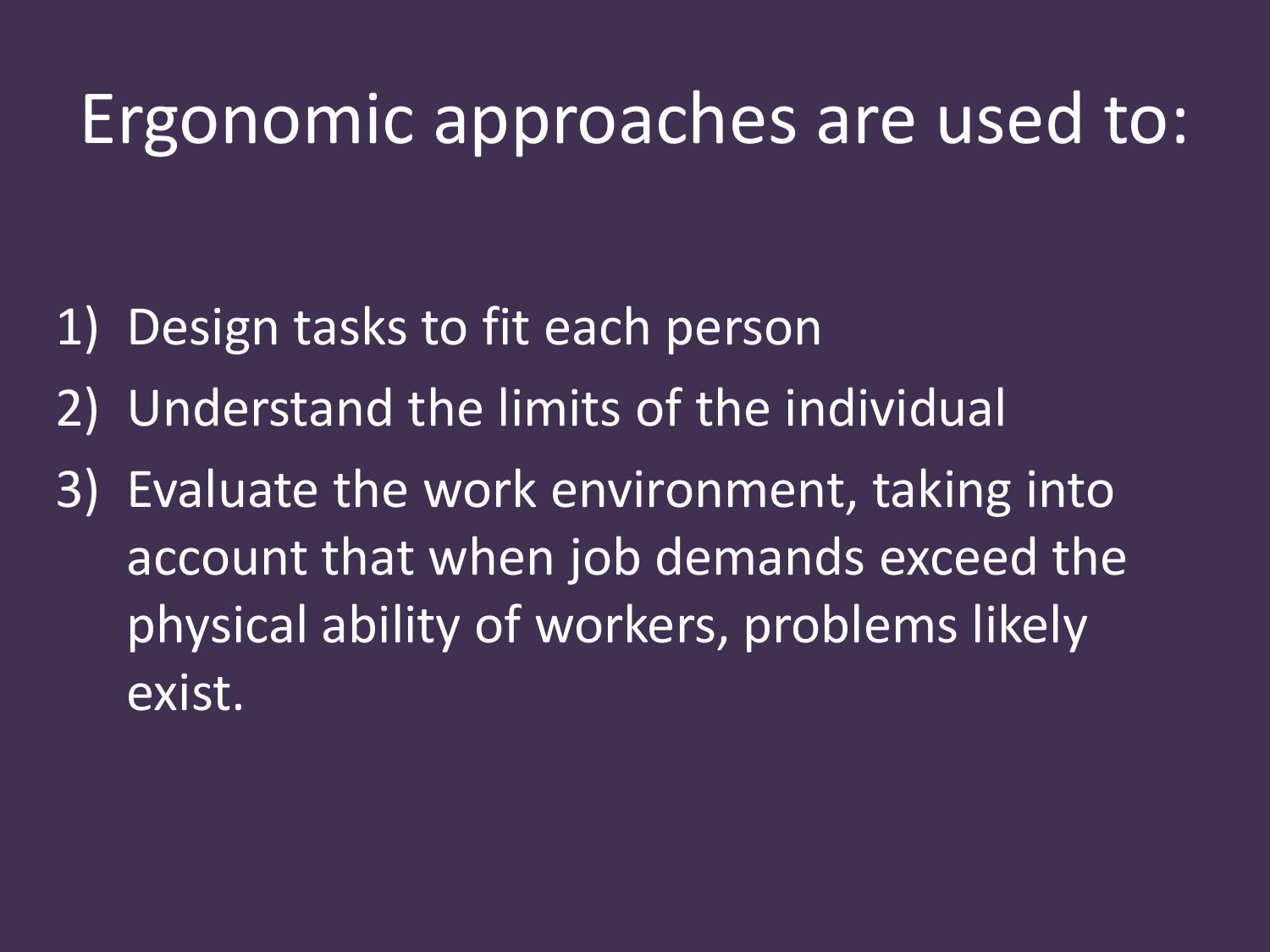Ergonomic Risk Factors Observed in Patient Care Occupations

- Forceful and Heavy Exertions
- High Frequency/Repetitive Tasks
- Awkward Postures
- Work Duration
- Uneven work floors
- Unpredictable patients
- Dependence level of patients

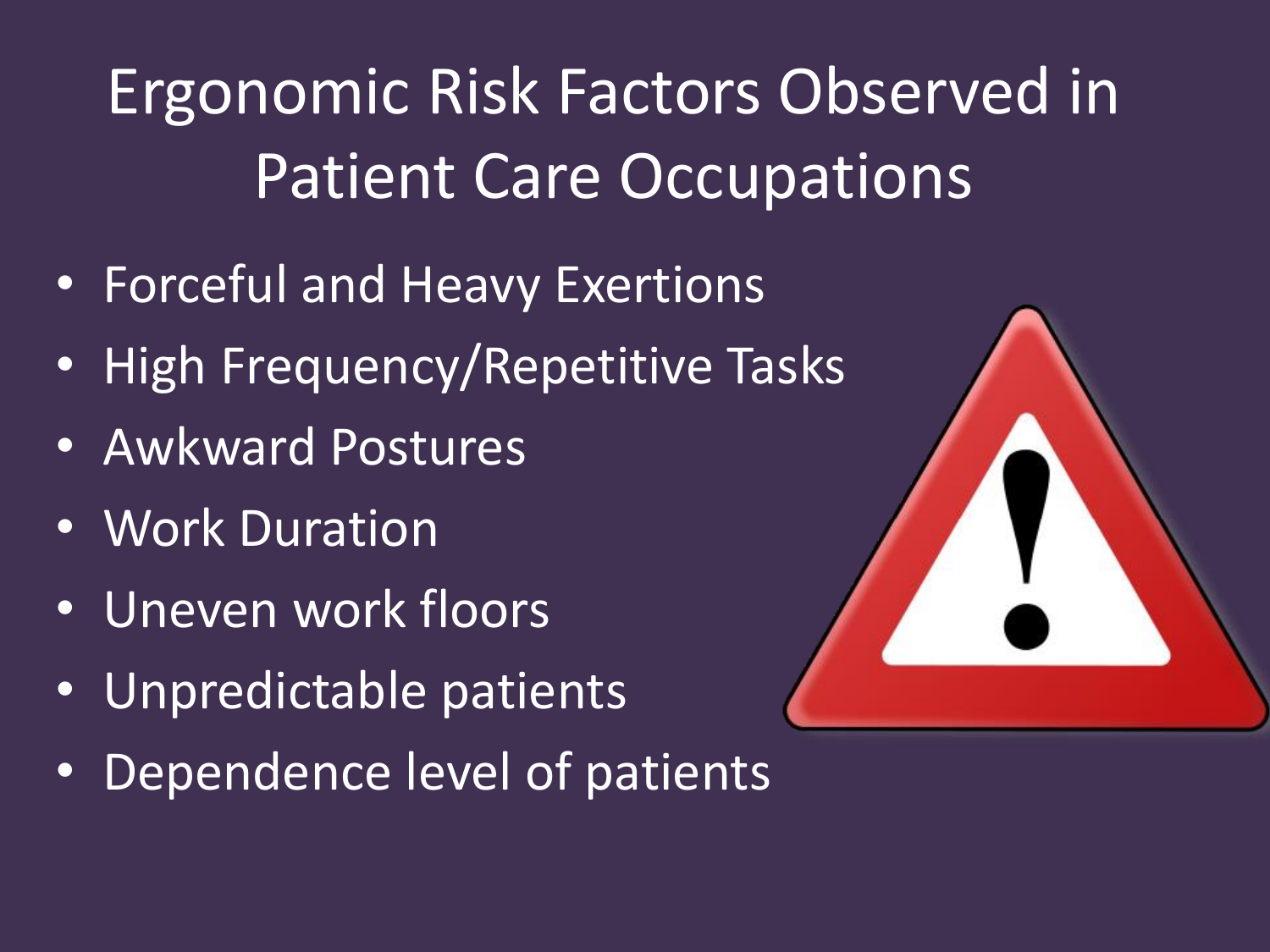Your Employer's Duties to control a Ergonomically Safe Environment include:

- 1) Change and enforce rules and procedures
- 2) Rotating workers through jobs that are physically tiring
- 3) Training workers to learn techniques for reducing the stress and strain while performing their work tasks.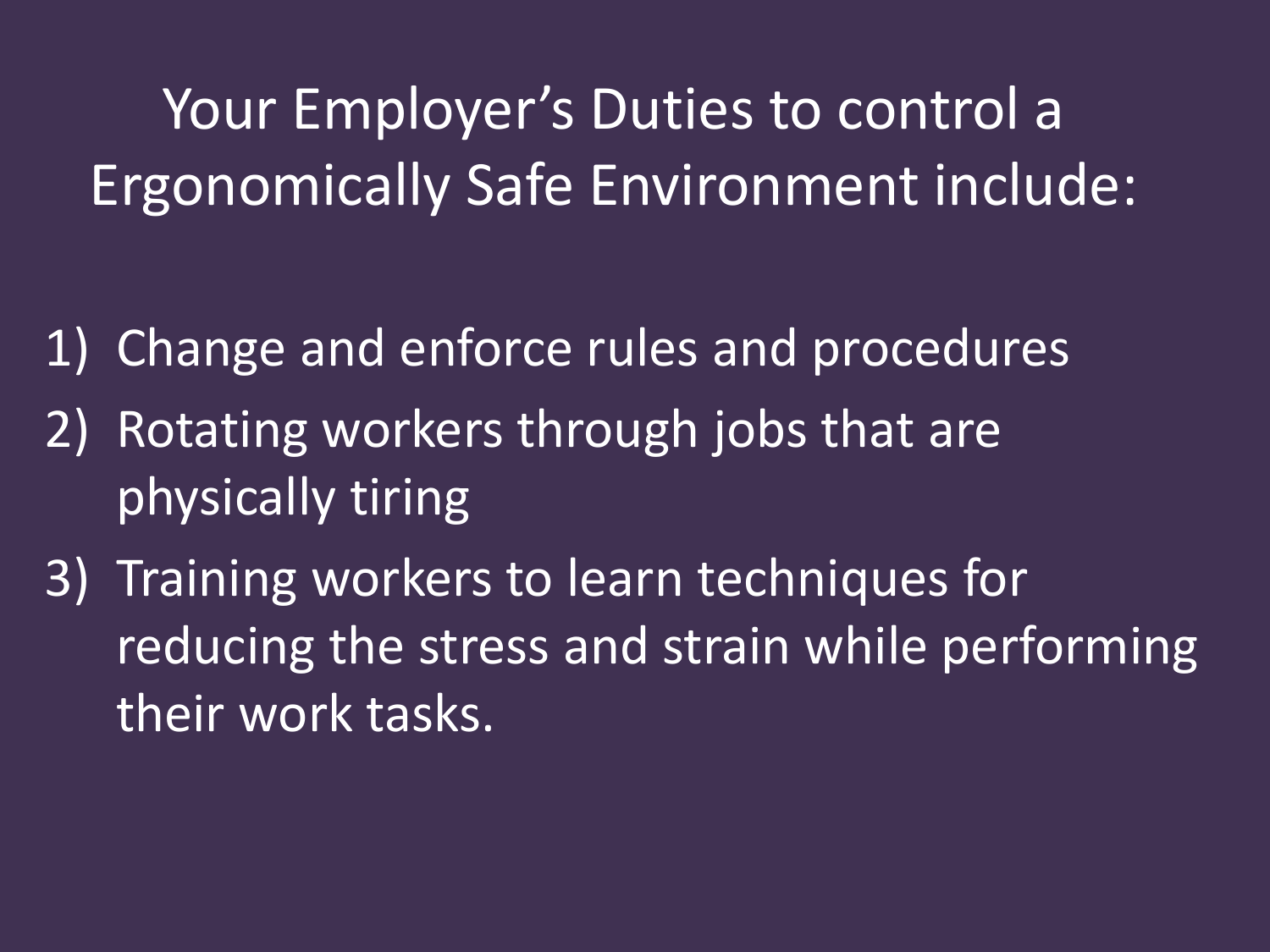Your Employer's Duties to control a Ergonomically Safe Environment include:

4) Maintain a clutter-free environment

- 5) Encourage no-lift of low-lift policies
- 6) Supervisor encouragement of early reporting of injuries.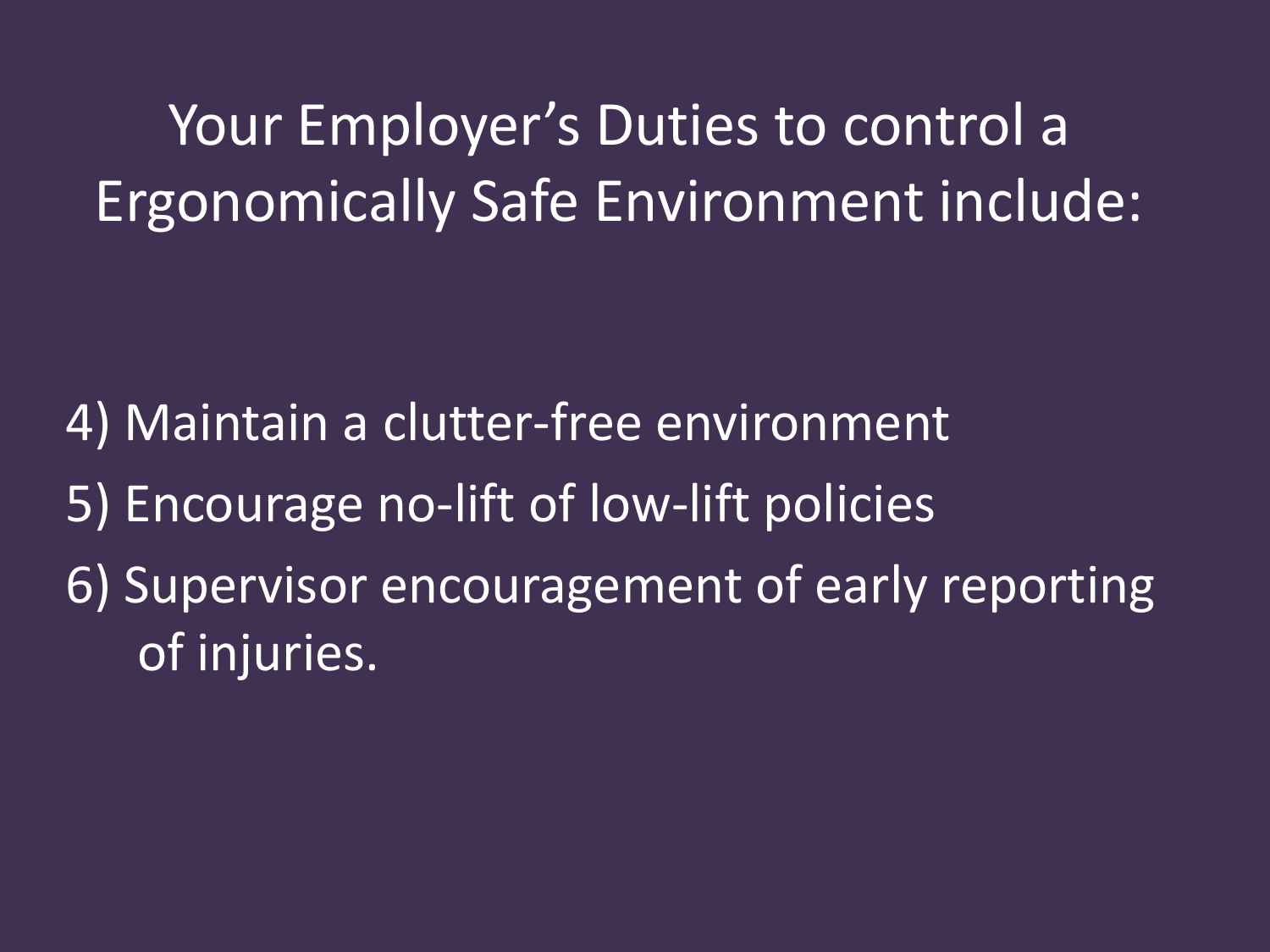## Why Ergonomics Matters



Mismatching the physical requirements of a job and the physical capacity of a worker can result in a Work-Related Injury.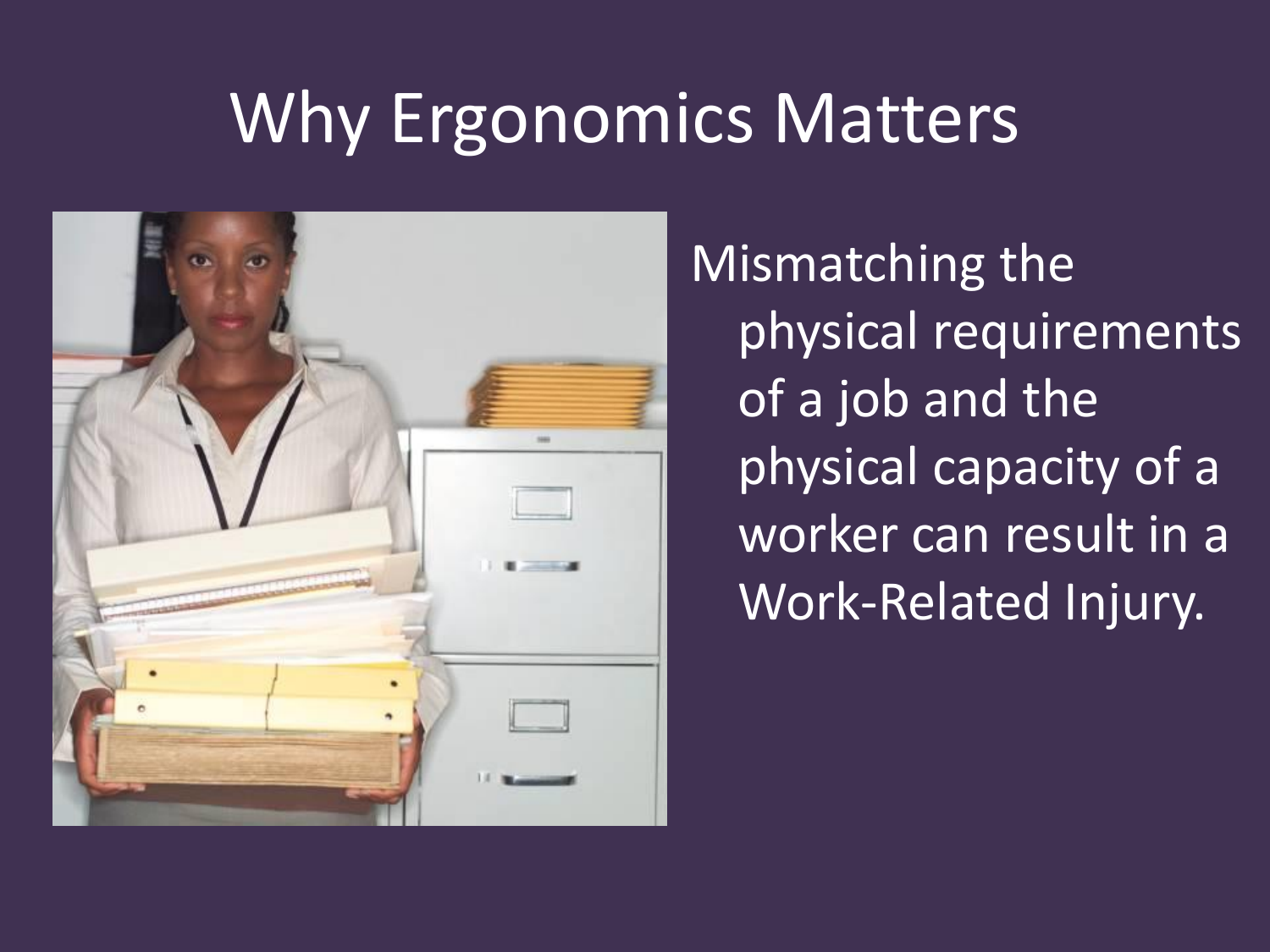

Some lifting task are so stressful to the body that even when proper body mechanics and ergonomics are used, injuries can still occur.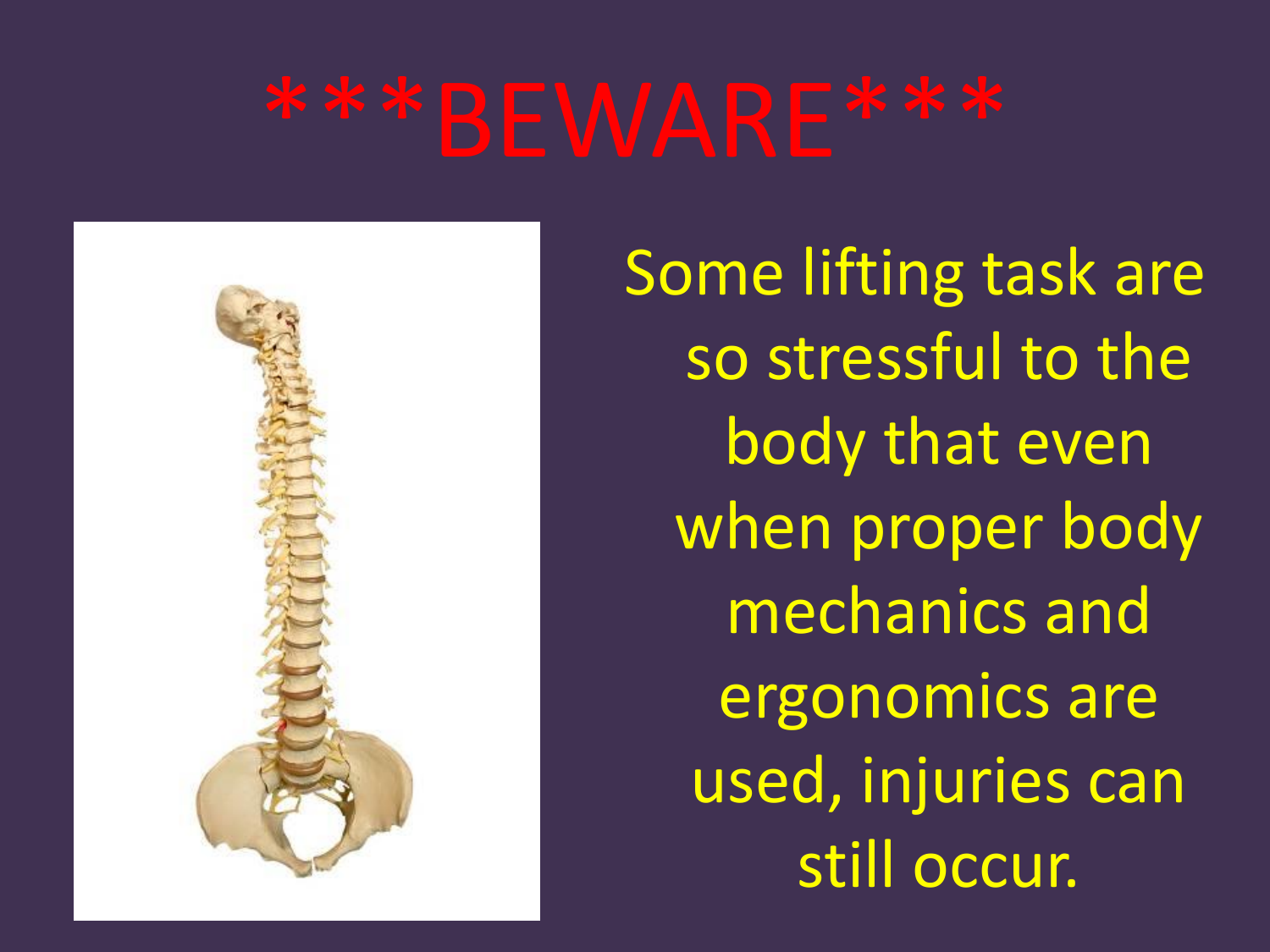## Manual Lifting?

- 98% of nurses use the manual lifting technique known as "Hook and Toss" even though it was deemed unsafe since 1981
- Why? Because nurse instructors teach them!

Nelson, A., Baptiste, A. (September 30, 2004). "Evidence-Based Practices for Safe Patient Handling and Movement". *Online Journal of Issues in Nursing*. Vol. 9 No. 3, Manuscript 3.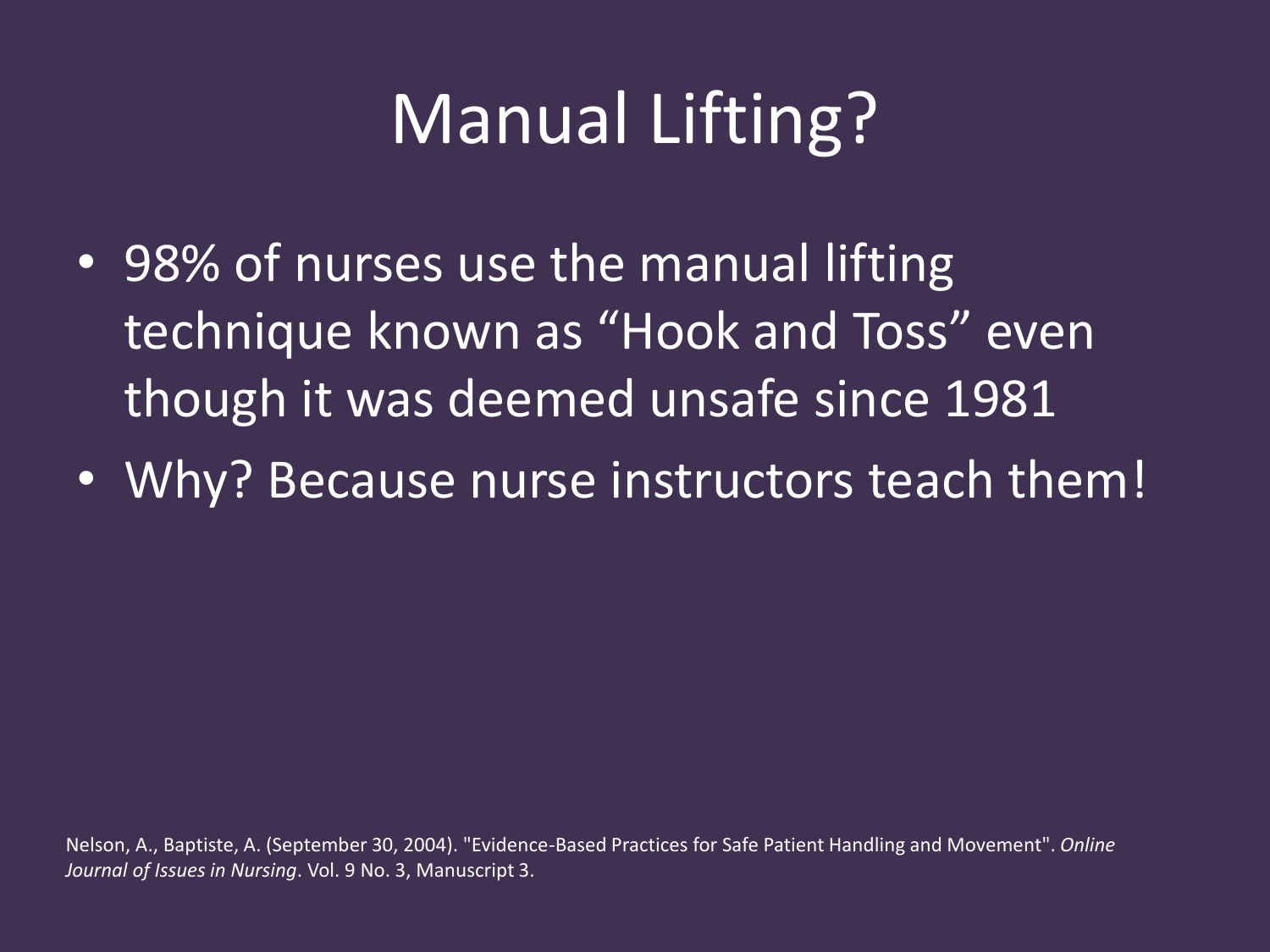## Preparing for Safe Patient Handling

- Know what equipment is available and how it works
- Assess the patient and the environment
- Gather appropriate equipment and staff needed
- Coach Patient

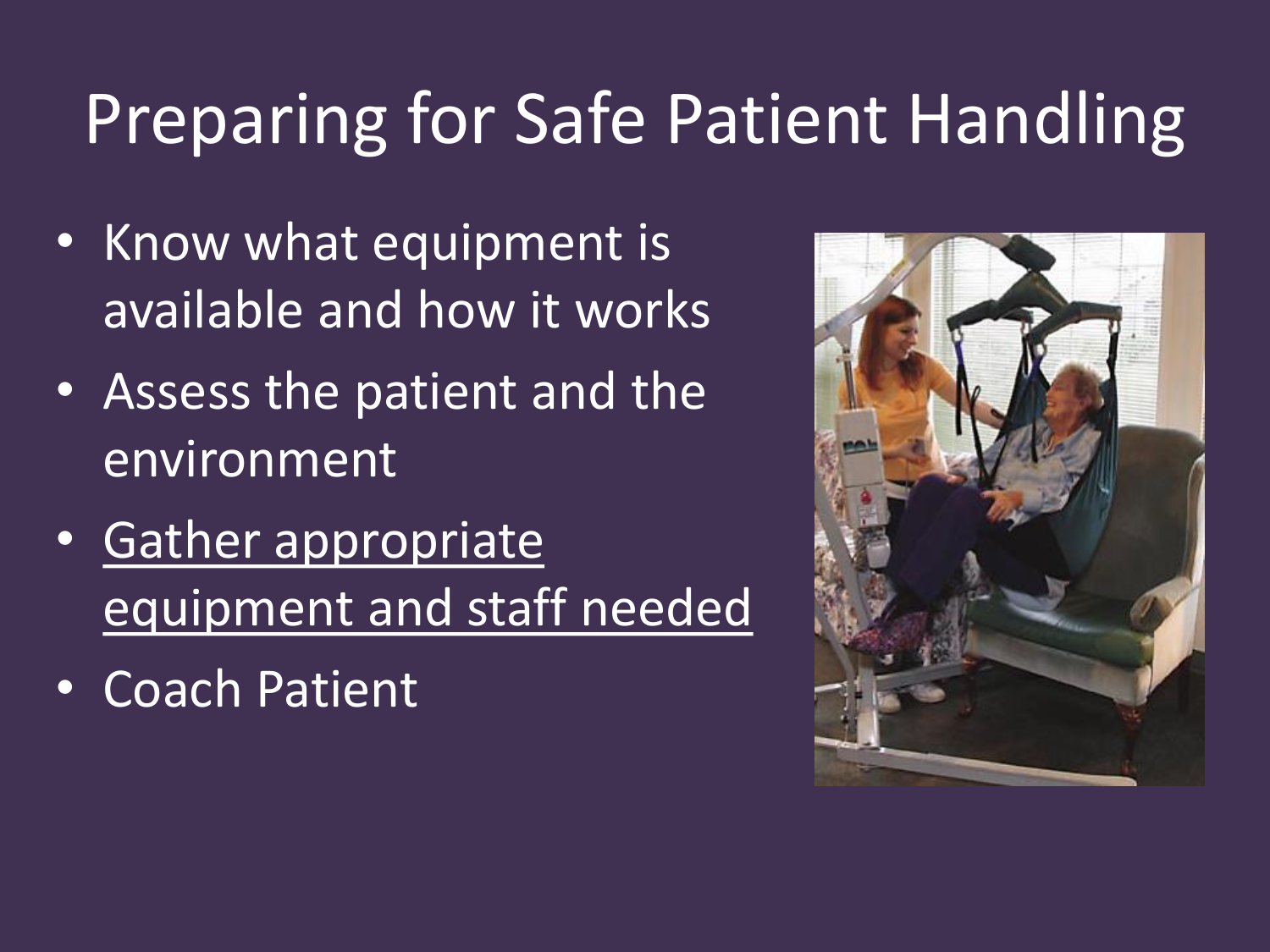# When and Why Use Lifts

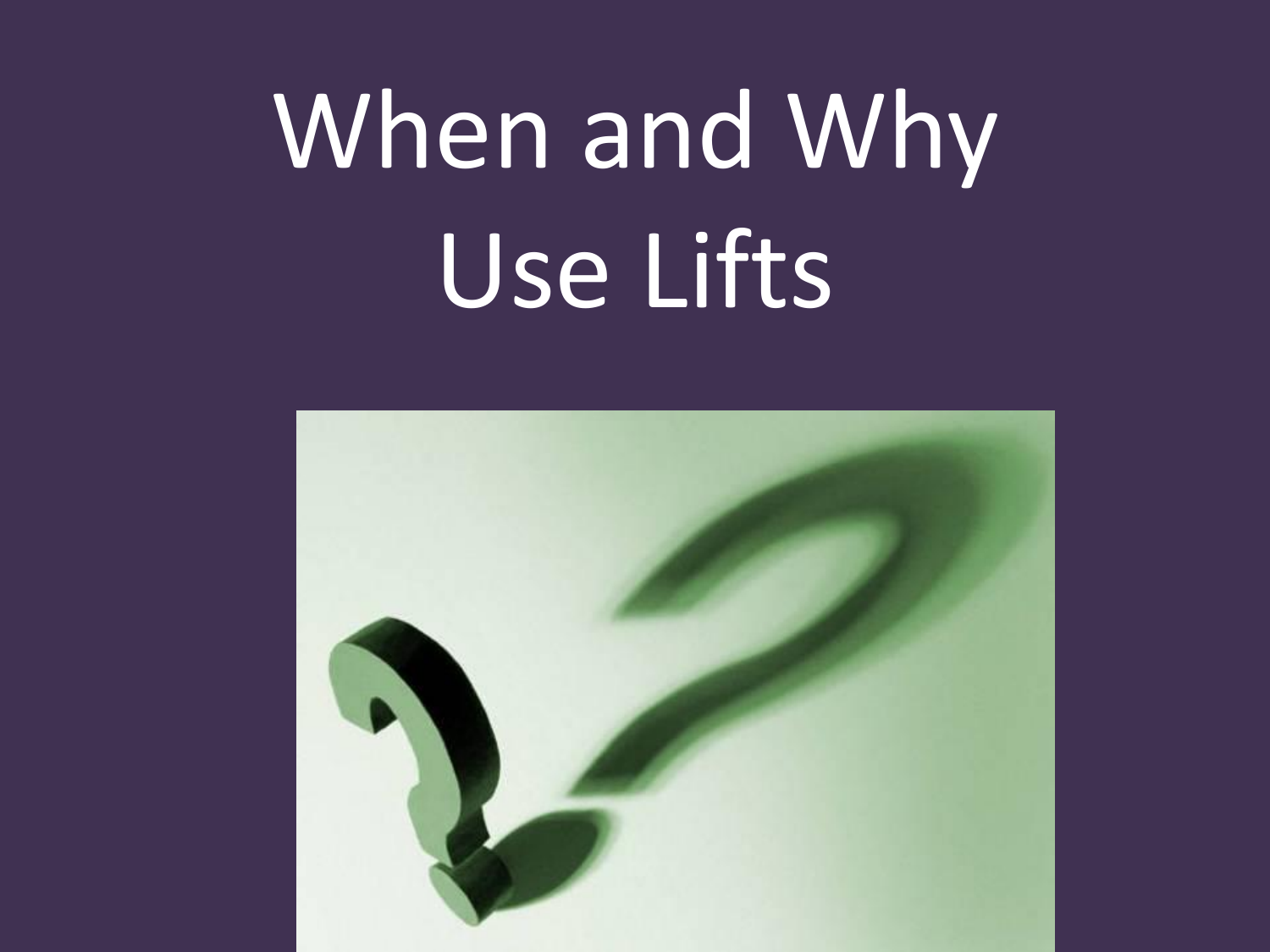#### Patient Benefits

- Patient comfort
- Respects a patient's sense of dignity
- Promotes patient independence and rehabilitation

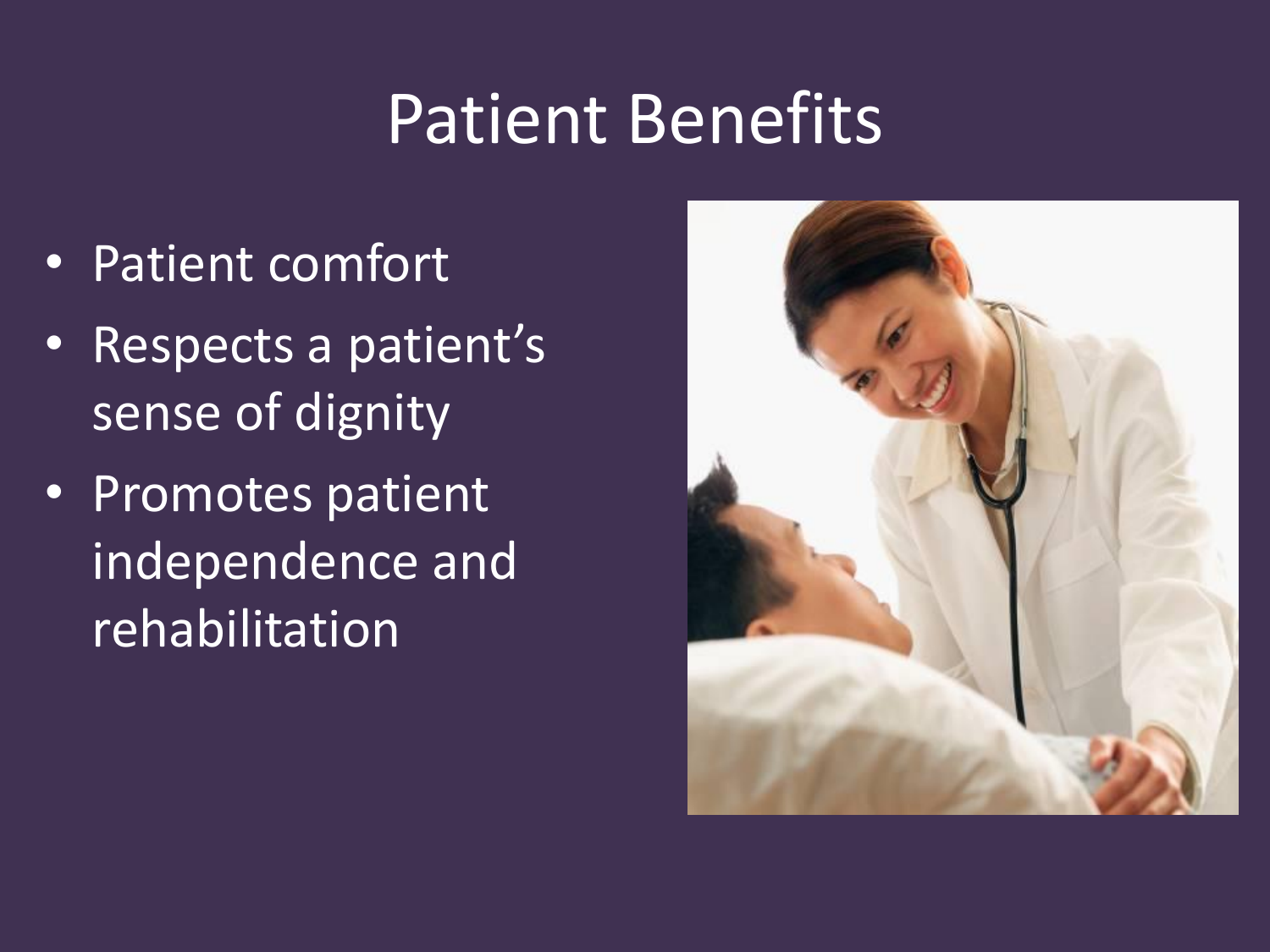#### Economic Benefits

Decreases occupational injuries and indirect costs including employee replacement, additional training, loss of productivity, and liability

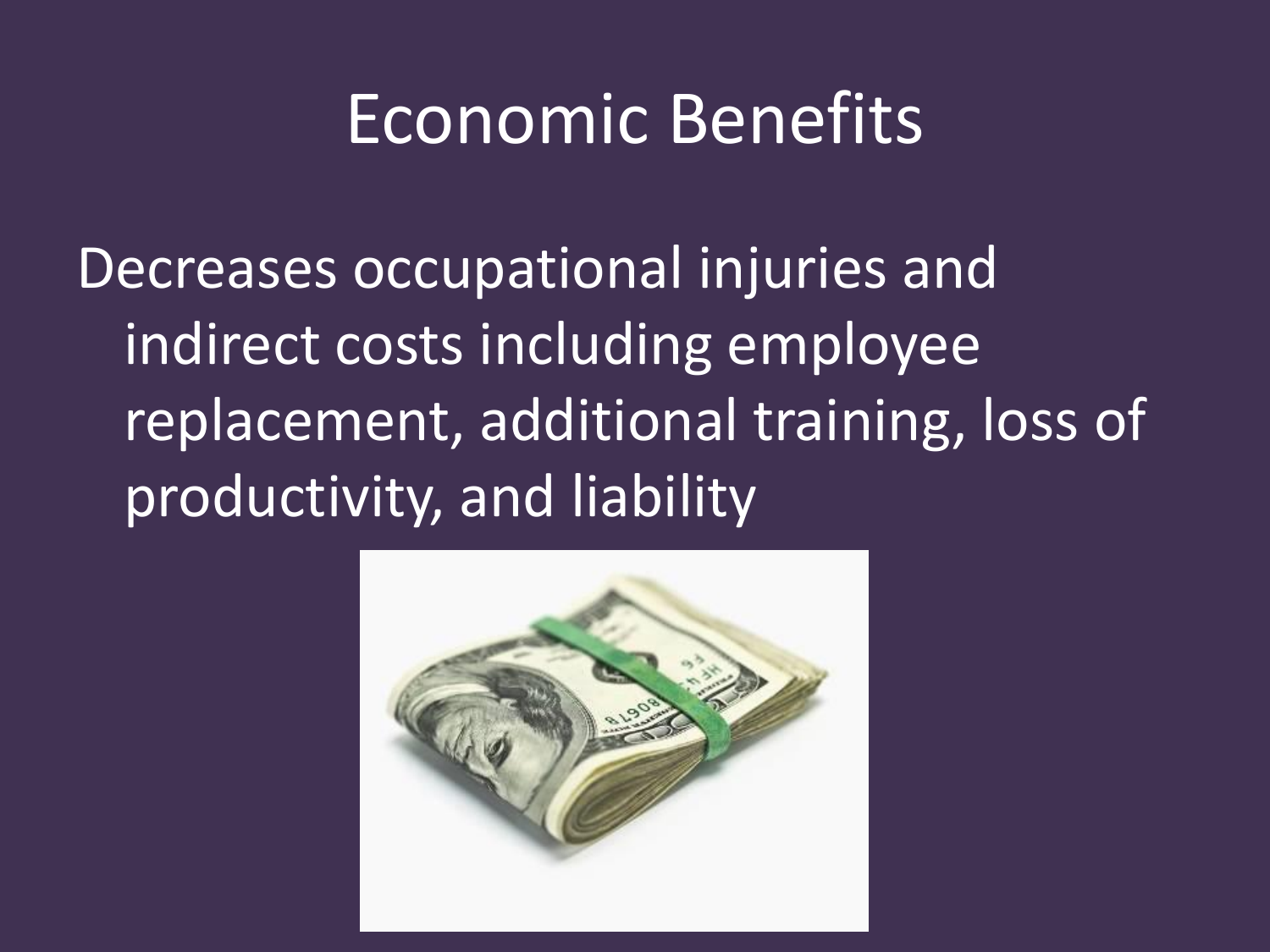#### Increase in Obesity

\*The number of U.S. patients hospitalized for obesity more than doubled from 1994 to 2004

– 797,000 to 1.7 million

– 2/3 of all U.S. adults are obese or overweight

\*"Hospital Employees Learn How to Handle Heavier Patients" Dean Olsen, *BeHealthySpringfield.com*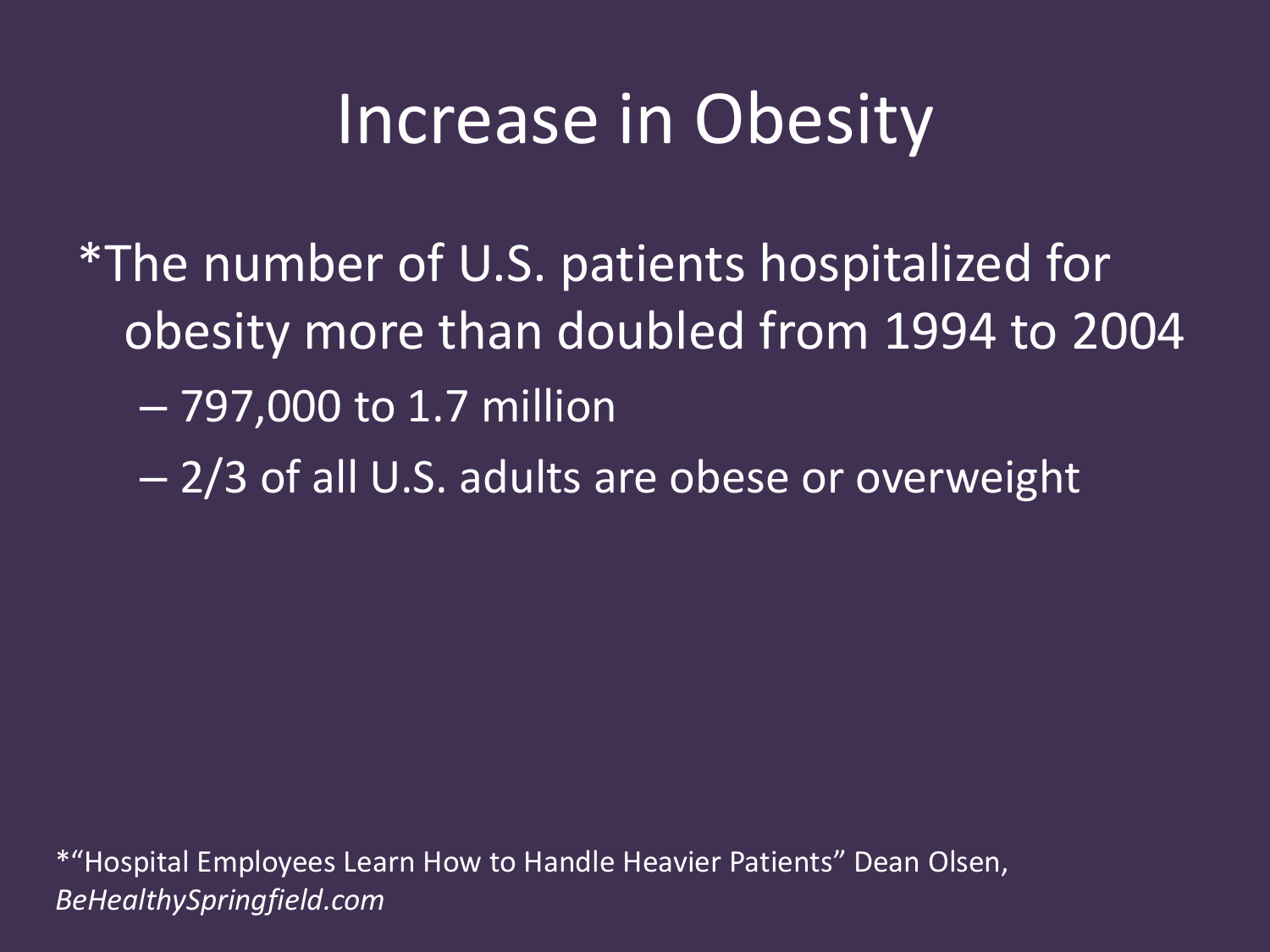## When to Use a Lift

- For most patient-lifting tasks max weight limit is 35 pounds.\*
- Patient Characteristics that add risk
	- Height
	- Weight
	- Body Shape
	- Dependency

\*Waters, Thomas R. PhD. (2007). When Is It Safe to Manually Lift a Patient?. *AJN, Vol. 107, No. 8.* 53-59.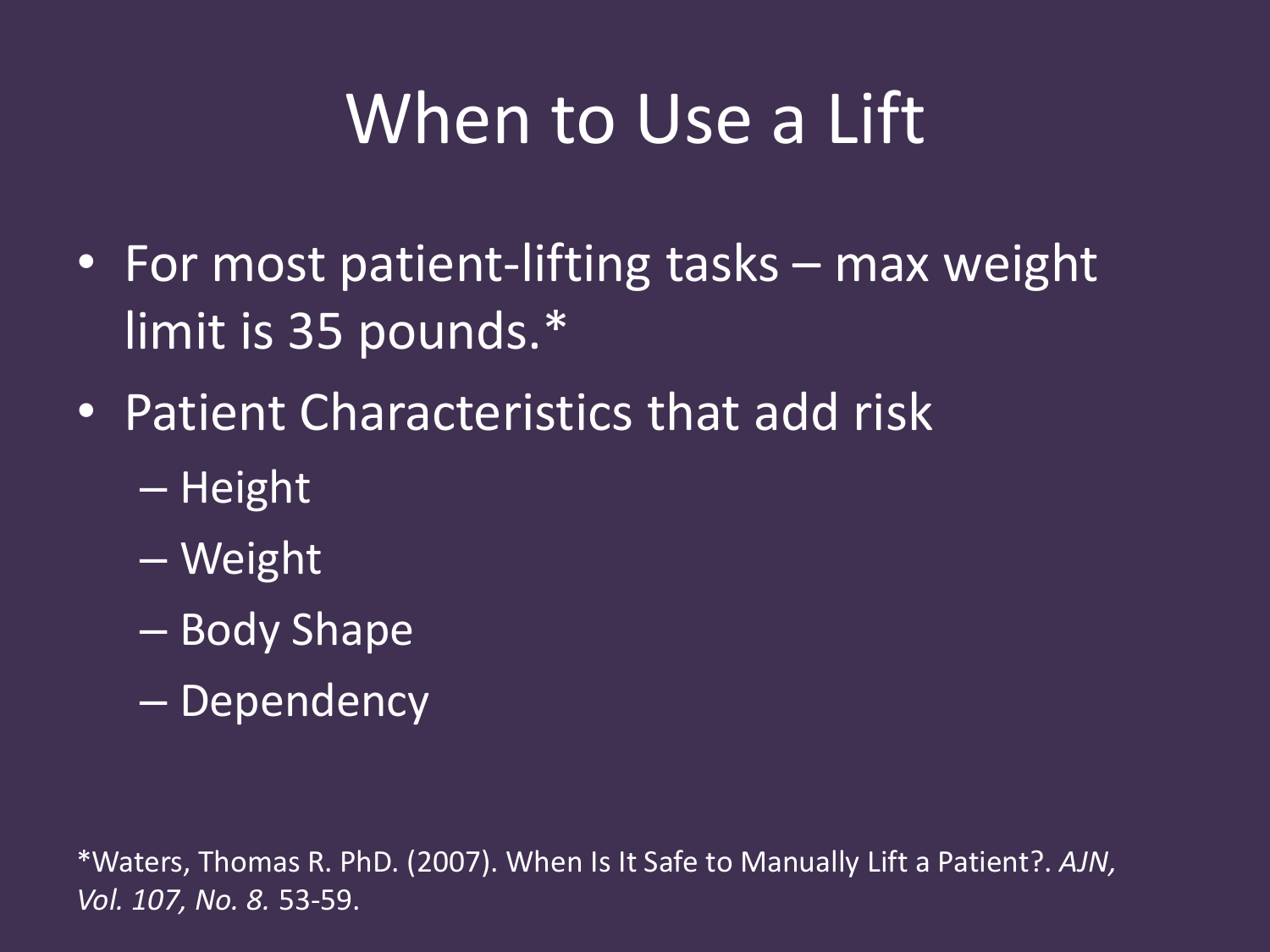## Your Responsibility

- Know the characteristics of an unsafe lift
- Know the help that is available both coworkers and equipment
- Know your employer's lift policies
- If unsure about the safety of a lift, ask your instructor/director